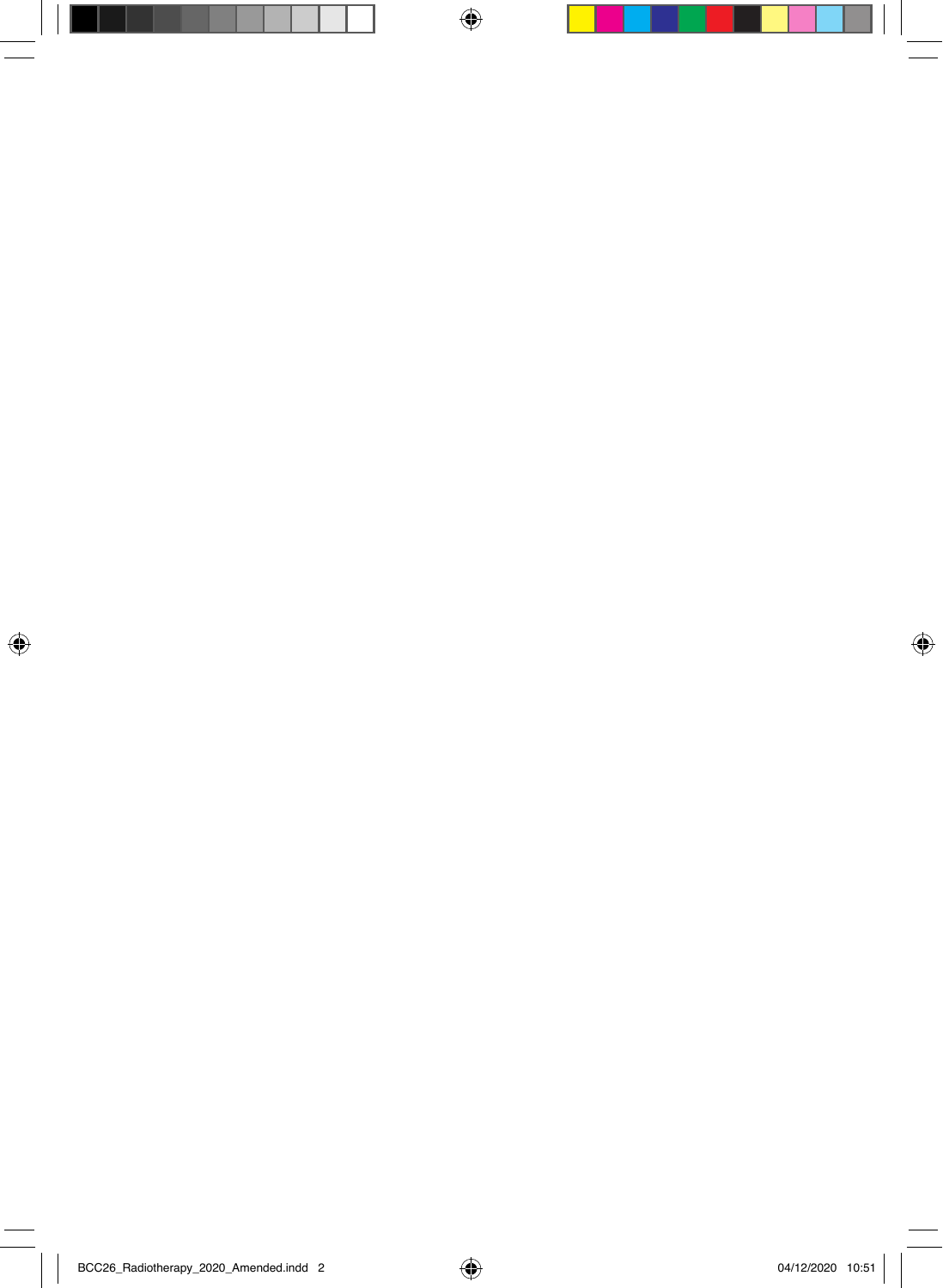## This information is by Breast Cancer Care.

We are the only specialist UK-wide charity that supports people affected by breast cancer. We've been supporting them, their family and friends and campaigning on their behalf since 1973.

Today, we continue to offer reliable information and personal support, over the phone and online, from nurses and people who've been there. We also offer local support across the UK.

From the moment you notice something isn't right, through to treatment and beyond, we're here to help you feel more in control.

For breast cancer care, support and information, call us free on 0808 800 6000 or visit breastcancercare.org.uk

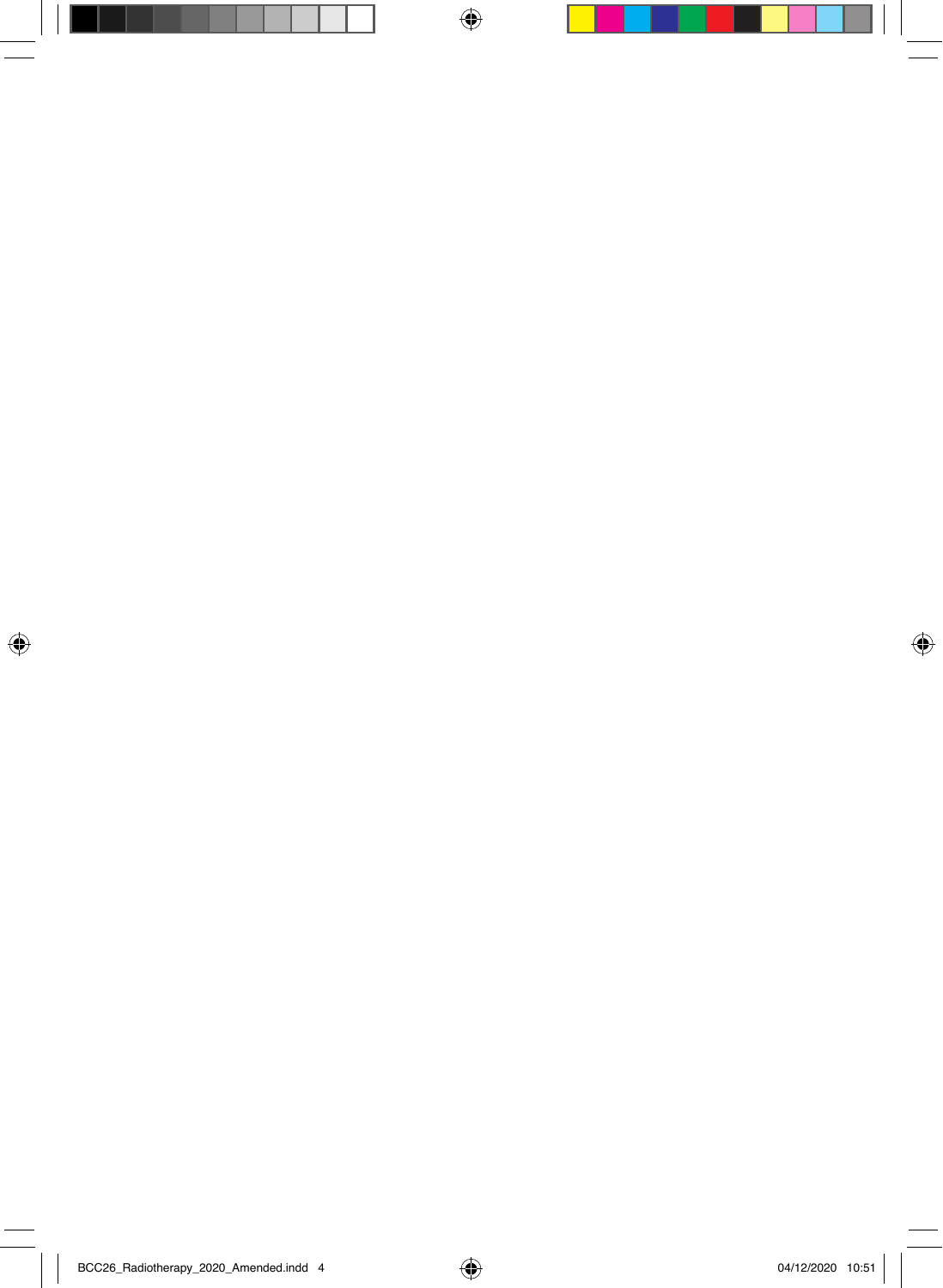## **Contents**

| What is radiotherapy?                     | 6  |
|-------------------------------------------|----|
| When is radiotherapy given?               | 6  |
| Which areas are treated?                  | 6  |
| How is radiotherapy given?                | 8  |
| How long will radiotherapy last?          | 10 |
| Before treatment starts                   | 10 |
| <b>During treatment</b>                   | 13 |
| Side effects of radiotherapy              | 15 |
| Drugs and supplements during radiotherapy | 21 |
| <b>Transport and costs</b>                | 21 |
| Coping emotionally                        | 22 |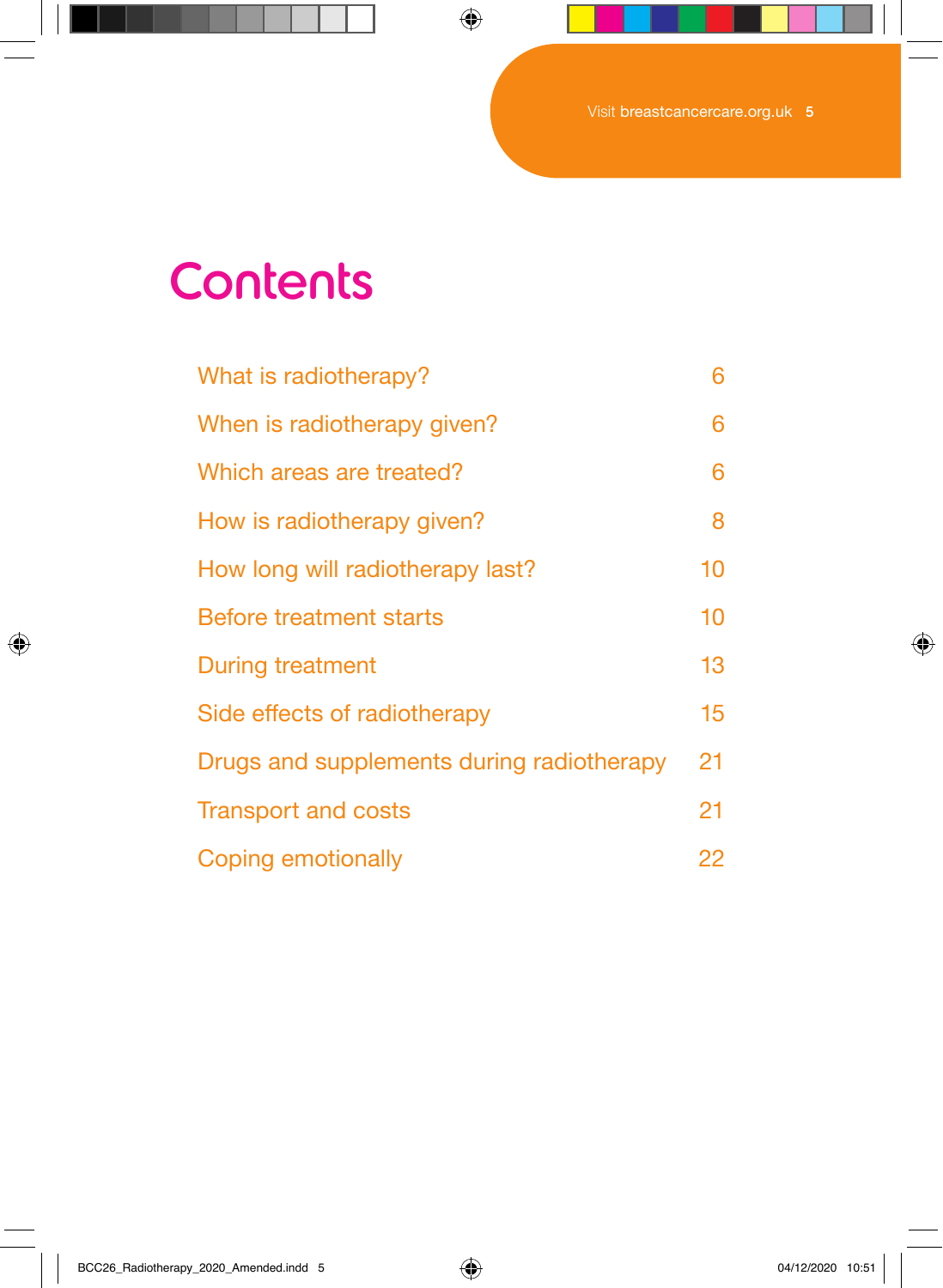## What is radiotherapy?

Radiotherapy uses high-energy x-rays to destroy cancer cells.

It's given to destroy any cancer cells that may have been left in the breast and surrounding area after surgery. You may hear this called adjuvant radiotherapy.

Radiotherapy is given using specialist machines.

This booklet is about radiotherapy for primary breast cancer. This is breast cancer that has not spread beyond the breast or the lymph nodes (glands) under the arm.

# When is radiotherapy given?

Radiotherapy is given after surgery to reduce the risk of breast cancer coming back in the breast, chest area or lymph nodes.

Your specialist or breast care nurse will tell you when you can expect to start radiotherapy.

If you're having chemotherapy after surgery, radiotherapy is usually given after the chemotherapy.

Radiotherapy may be delayed for a medical reason, for example if you need to wait for a wound to heal or if you develop a seroma (a collection of fluid that sometimes forms under a wound after an operation).

Radiotherapy may not be suitable if:

- you have previously had radiotherapy to the same area
- you have a medical condition that could make you particularly sensitive to its effects
- you're pregnant

## Which areas are treated?

When deciding which areas to treat and how, your treatment team will consider factors such as the location, grade, size and stage of your cancer.

You can find out more about how decisions about your treatment are reached in our booklet **Understanding your pathology results**.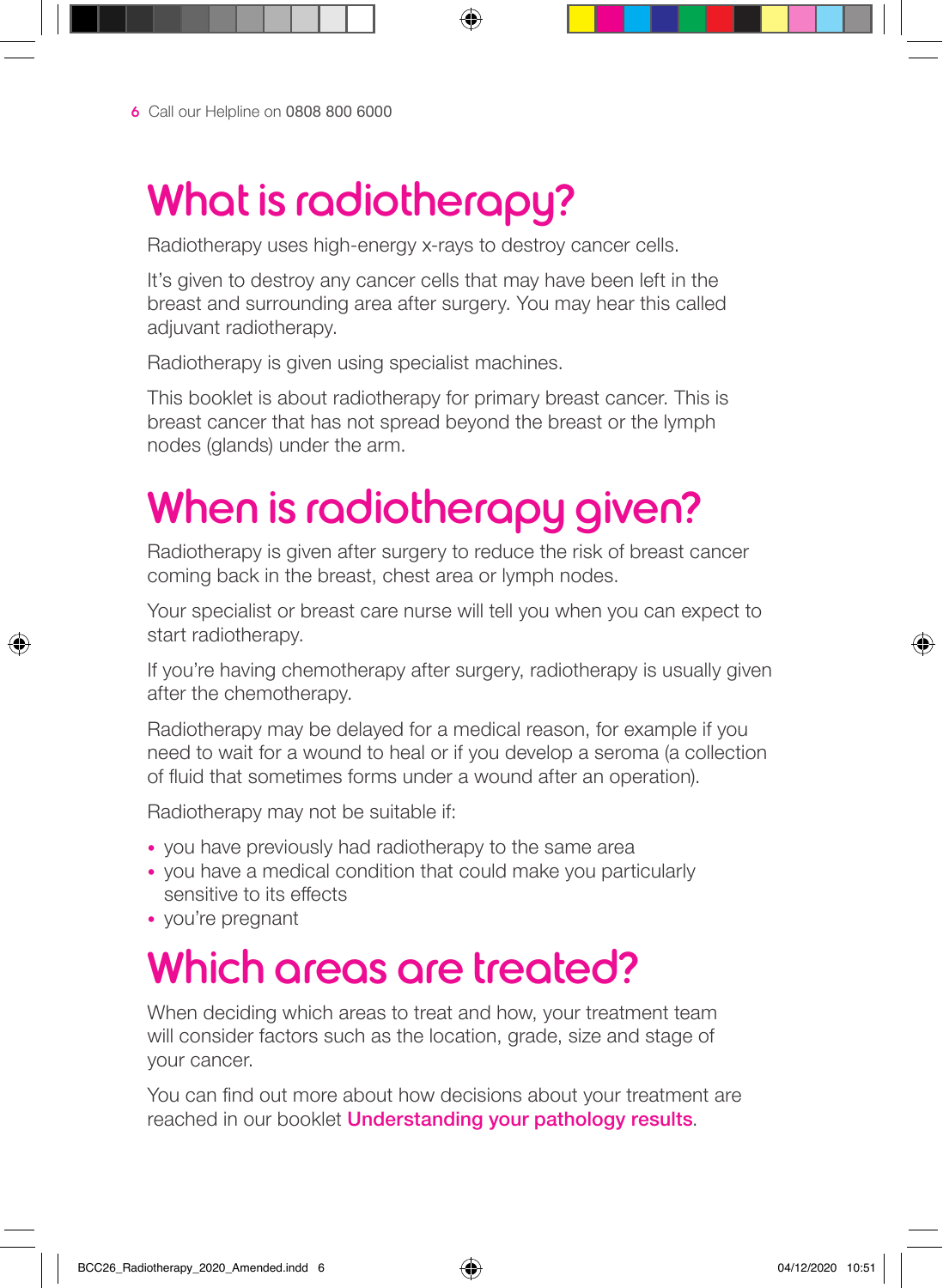## After breast-conserving surgery

If you had breast-conserving surgery (a wide local excision or lumpectomy) you will usually have radiotherapy to the remaining breast tissue on that side.

Radiotherapy is usually given to the whole breast.

However, your specialist may consider giving radiotherapy to the area of the breast where the cancer was removed if the risk of the cancer coming back is low and you're going to be taking hormone therapy for at least five years. This is known as partial breast radiotherapy.

### After a mastectomy

If you had a mastectomy for an invasive breast cancer, your specialist may recommend you have radiotherapy to the chest wall.

This may be the case if:

- the cancer was large or near the chest wall
- there's a high risk that cancer cells may have been left behind after surgery
- cancer is found in the lymph nodes under the arm
- you have a type of cancer called inflammatory breast cancer

If you're going to be having breast reconstruction, radiotherapy may affect the timing and type of reconstruction. See our **Breast reconstruction** booklet for more information.

## Radiotherapy to the lymph nodes

Radiotherapy can be given to the lymph nodes under the arm to destroy any cancer cells that may be present there.

It may also be given to the lymph nodes in the lower part of the neck around the collarbone, or in the area near the breastbone (sternum).

If radiotherapy to the lymph nodes is recommended, your specialist will explain why.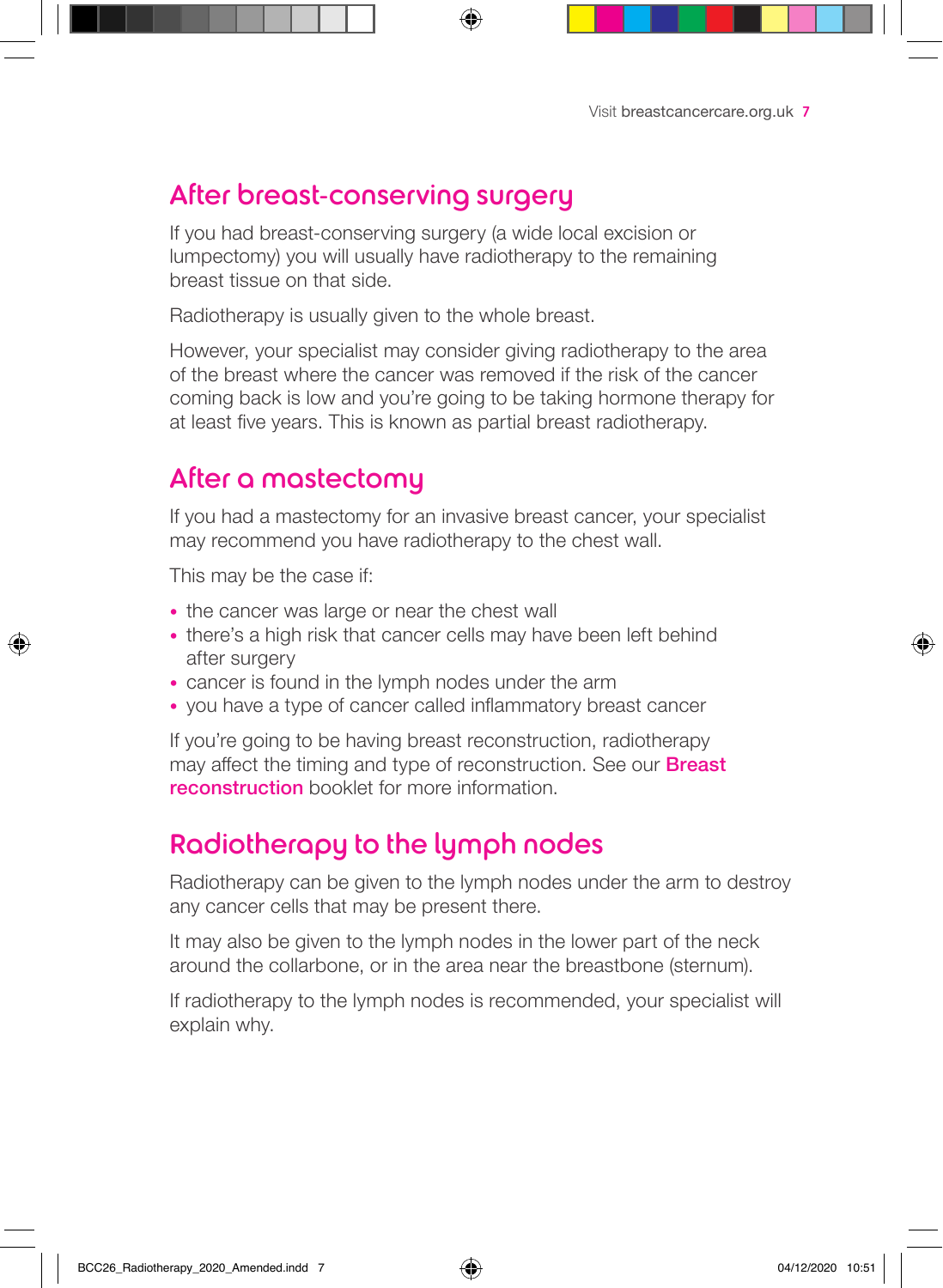# How is radiotherapy given?

Radiotherapy can be given in several ways and using different doses. How it's given will depend on your treatment plan.

The total dose you receive is split into a course of smaller treatments (called fractions), usually given daily over a few weeks.

It's carried out by people trained to give radiotherapy, known as therapeutic radiographers.

Radiotherapy is not available in every hospital, but each breast unit is linked to a hospital that has a radiotherapy department.

### External beam radiotherapy

External beam radiotherapy is the most common type of radiotherapy used to treat primary breast cancer.

X-rays are delivered by a machine which directs a beam of radiation at the breast.

The x-rays from external beam radiotherapy do not make you radioactive, so when you leave the treatment room you can safely mix with other people, including children.

## Intensity modulated radiotherapy (IMRT)

Intensity modulated radiotherapy (IMRT) is another way of giving external beam radiotherapy.

The dose (intensity) of radiotherapy can be varied (modulated), allowing different amounts of radiation to be given to different areas. The risk of side effects is lower with IMRT because healthy tissue in the area gets a lower dose of radiation.

IMRT is not available in all radiotherapy treatment centres.

#### Volumetric modulated arc therapy (VMAT)

This is a type of IMRT. The radiotherapy machine rotates round the area being treated, continuously changing the shape and intensity of the radiation beam.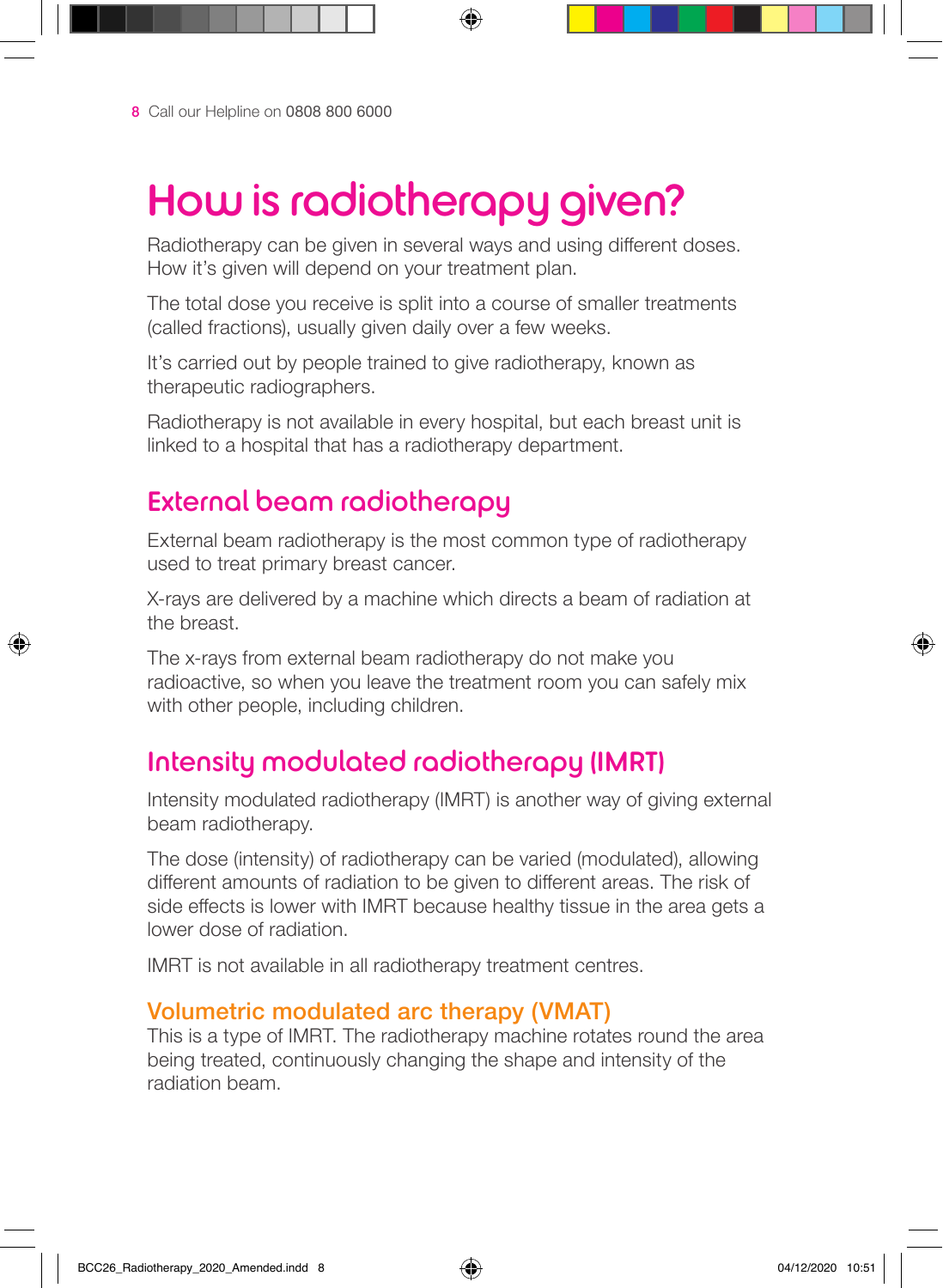## Other ways of giving radiotherapy

The following types of radiotherapy are less commonly used and are not widely available, but may be discussed with you.

#### Intraoperative radiotherapy

Intraoperative radiotherapy uses low-energy x-rays given from a machine in the operating theatre during breast-conserving surgery.

Radiotherapy is given directly to the area inside the body where the cancer was, once it has been removed. Usually a single dose of radiation is given in one treatment, but it may be necessary to have a short course of external beam radiotherapy to the rest of the breast.

Intraoperative radiotherapy is not suitable for everyone and is not standard treatment.

#### **Brachytherapy**

Brachytherapy involves placing a radiation source inside the body in the area to be treated. It's usually only given as part of a clinical trial.

Narrow, hollow tubes or a small balloon are put in the body where the breast tissue has been removed. Radioactive wires are inserted through the tubes or into the balloon. The radioactive wires may be left in place for a few days or inserted for a short time each day.

Depending on the type of brachytherapy you have, you may need to have your treatment as an inpatient and be kept in a single room for a short time due to the radiation. If brachytherapy is an option your specialist will discuss it fully with you.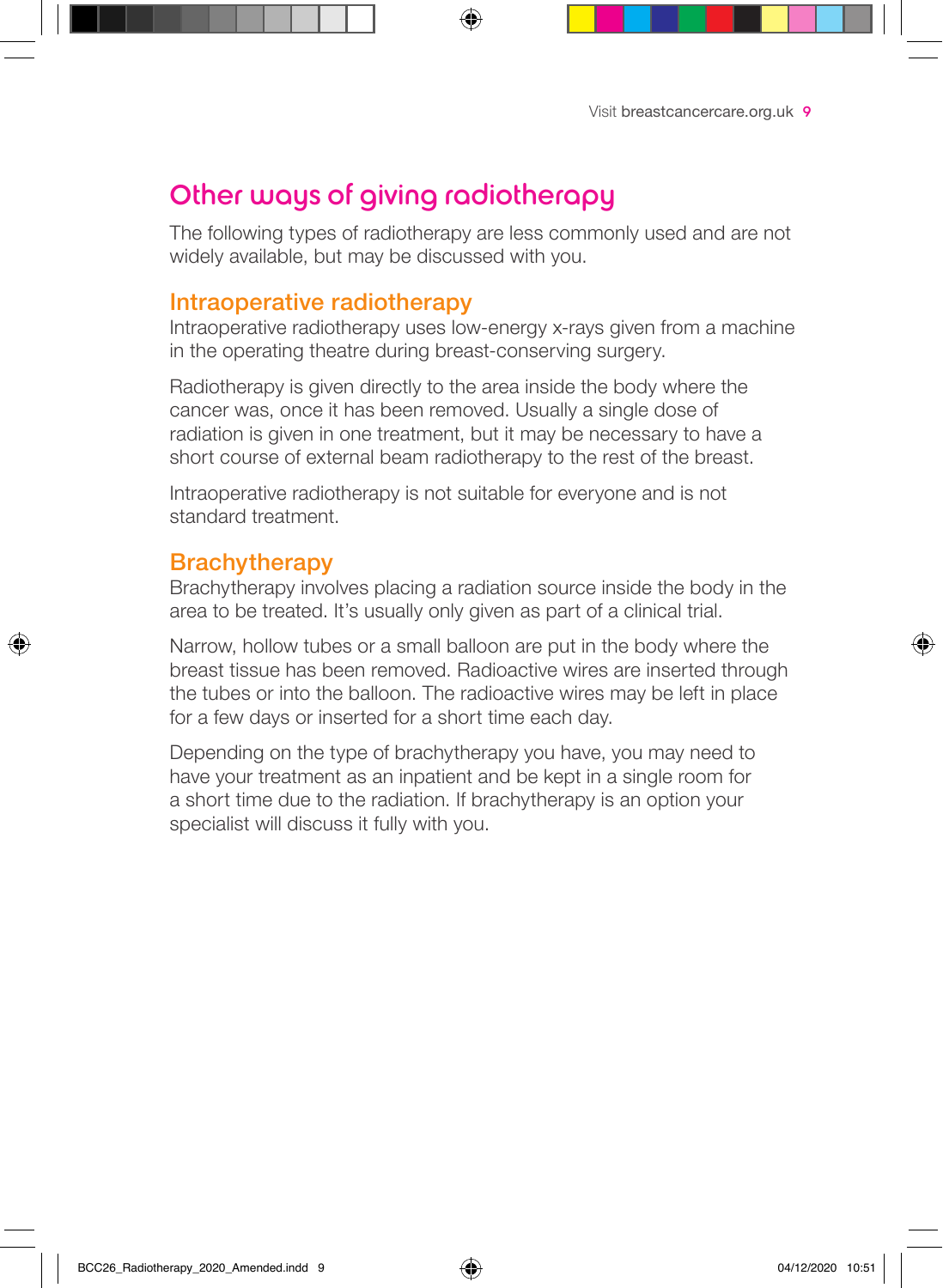## How long will radiotherapy last?

Radiotherapy is usually given for a total of three weeks.

Treatment is given every day from Monday to Friday, with a break at the weekend. If there's a bank holiday during this time, you'll usually be given an extra session at the end to make up for the one missed.

Depending on local guidelines and your personal situation, your radiotherapy may be given in a slightly different way. For example, you may have a smaller daily dose over a longer period of time. Alternatively, your treatment team may recommend five daily treatments over one week (Monday–Friday).

For several years, clinical trials have been looking at giving radiotherapy over shorter periods. One large trial has recently confirmed that people who received the shorter regime (five daily treatments of radiotherapy in a week compared to fifteen daily treatments over three weeks) have similar results. The trial found that giving radiotherapy over the shorter time period was as safe and as effective as the longer period. The trial results so far are based on people who were followed up for five years in the two groups. The results following people up for ten years are to be published shortly.

Based on these trials, radiotherapy experts believe shortening some people's treatment is an acceptable way to be treated.

Your appointments may be arranged for a similar time each day so you can settle into a routine but this isn't always possible.

If you have a holiday booked, tell your specialist or therapeutic radiographer before or at your planning appointment so that together you can decide what arrangements to make.

## Before treatment starts

You'll first see your specialist to talk about your treatment. Once the details of the treatment, its benefits, risks and potential side effects have been explained to you, you'll be asked to sign a consent form.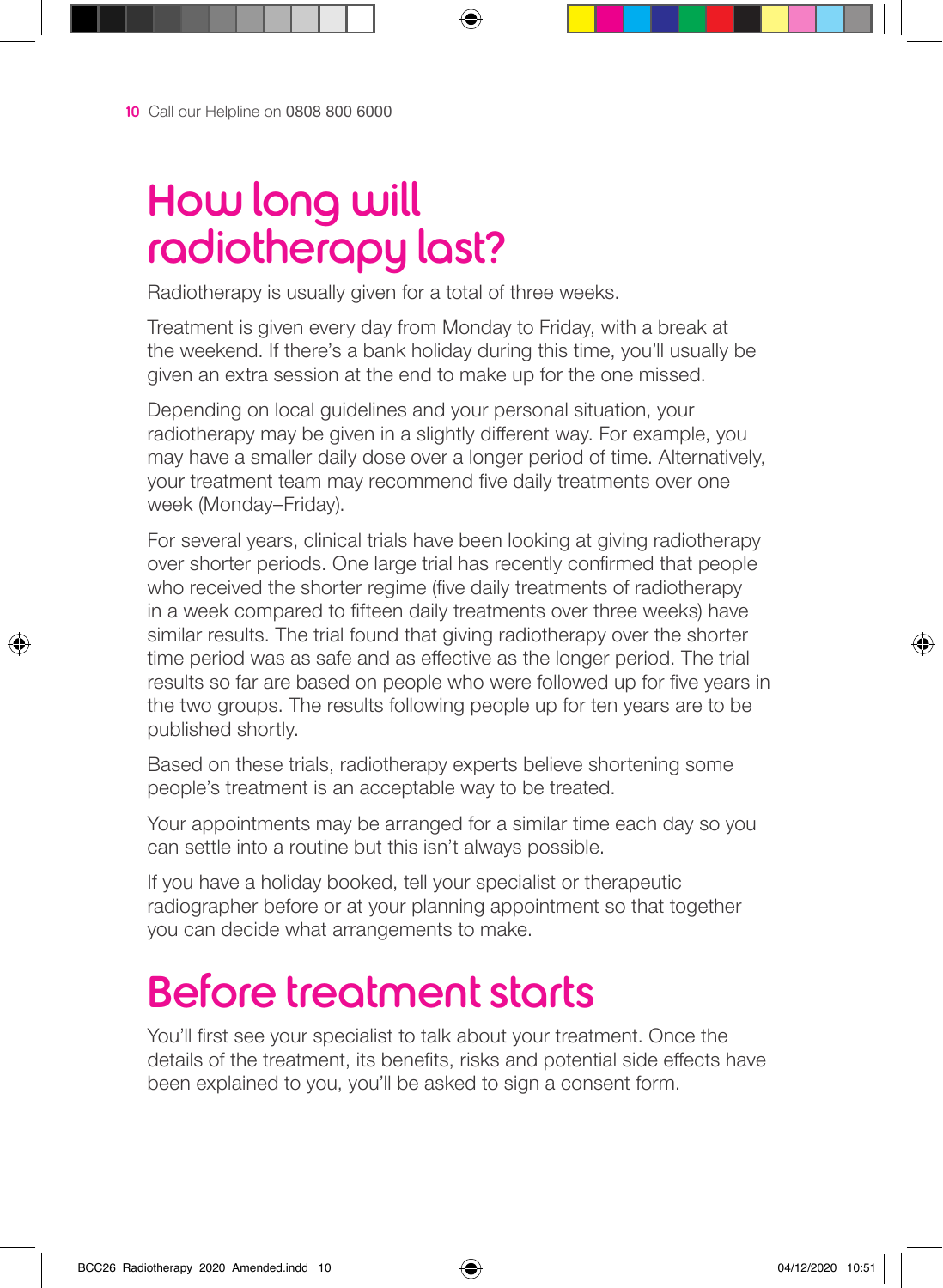An appointment is then made to plan your treatment. There may be some questions you want to ask your treatment team – we have included a list of suggestions in this booklet.

When you have your first appointment with the specialist you may be asked to take part in a clinical trial. For more general information on clinical trials see our website, or go to cancerresearch.org.uk for listings of current UK trials.

### Questions you may want to ask your treatment team

- Why are you recommending radiotherapy for me?
- What are the benefits and risks?
- What are the side effects?
- Which area will be treated?
- How is treatment given?
- How long will the radiotherapy take and how often will each treatment be given?
- How long will I have to wait before starting treatment?
- Will having radiotherapy affect my reconstructed breast or my options for breast reconstruction in the future?
- What is my risk of lymphoedema (see page 19)?
- Are there any clinical trials for radiotherapy I could take part in?

## Treatment planning

Treatment planning helps identify the exact area to be treated and the most effective dose of radiation, while limiting the amount of radiation to surrounding tissues.

A number of people will be involved in planning your treatment.

Treatment planning is usually done using a CT (computerised tomography) scanner. A CT scanner takes x-ray images which help your team plan the exact area to be treated.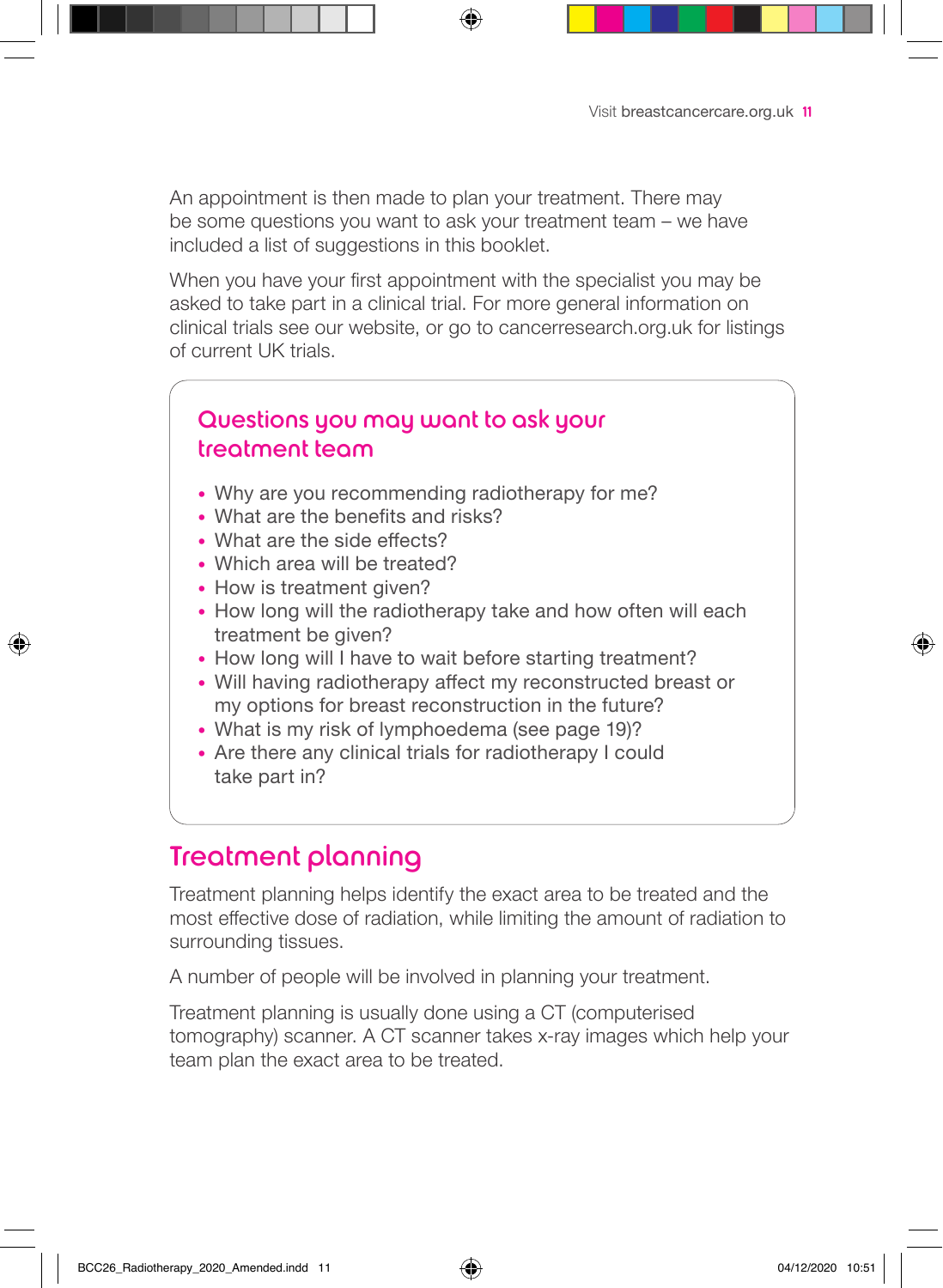The planning session will take between about 15 minutes and an hour.

You'll need to lie very still while your arms are positioned above your head and supported in an arm rest. You may be asked to raise only the arm on the side being treated.

If you have a pacemaker or implantable cardioverter defibrillator (ICD), or you think you might be pregnant, tell your specialist or therapeutic radiographer before or during your planning appointment.

## Marking the area

When the exact area of treatment has been decided, it's important to have a record of this to help position you precisely for each treatment.

To do this, permanent ink markings (tattoos) are made on your skin. It's usually done by making three tiny dots using a pinprick of ink. If you're concerned about this, ask your therapeutic radiographer if any other options are available.

Some women prefer to have their radiotherapy tattoos removed after finishing their treatment. However, tattoo removal is not routinely available on the NHS and the results can vary.

### Regaining arm movement

It's important that you've regained your arm movement after surgery and can comfortably raise your arm above your head before you start radiotherapy. This is so treatment can be given to the whole breast or chest area.

After surgery it can be difficult or painful to lift your arm above your head and keep it there. If this is the case, talk to your breast care nurse or ask to see the physiotherapist, who'll be able to advise you about exercises to improve the movement in your arm. You could also try taking some pain relief before each appointment to help you feel more comfortable holding the position.

Our **Exercises after breast cancer surgery** leaflet can help you regain arm and shoulder movement after surgery.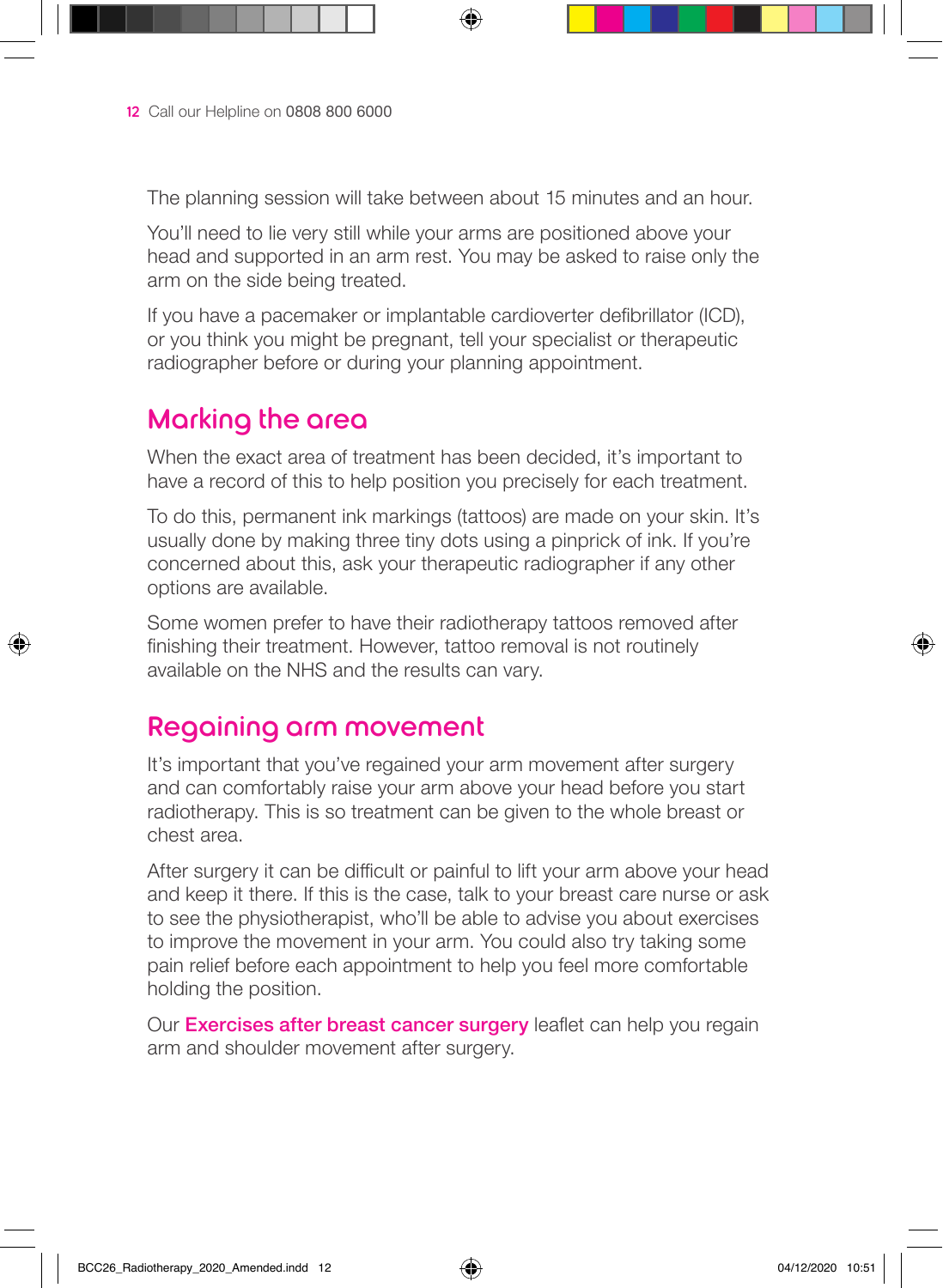## During treatment

Once the planning and marking up is complete, your radiographer will arrange with you when to come for your first treatment.

## Getting into position

You'll be asked to undress above the waist and you'll be given a gown to wear. It can be helpful to wear a top that's easy to take off and put on.

You'll lie down on the treatment couch with your arms or arm above your head. The therapeutic radiographer will adjust the gown to expose the area to be treated. They'll help position you carefully, so that each time you have treatment you're in exactly the same position you were during the treatment planning.

## Having radiotherapy

You'll need to stay very still during treatment, but you can breathe normally.

Radiotherapy to the breast or chest wall is usually given from a number of different angles. The radiographer will reposition the machine for each angle.

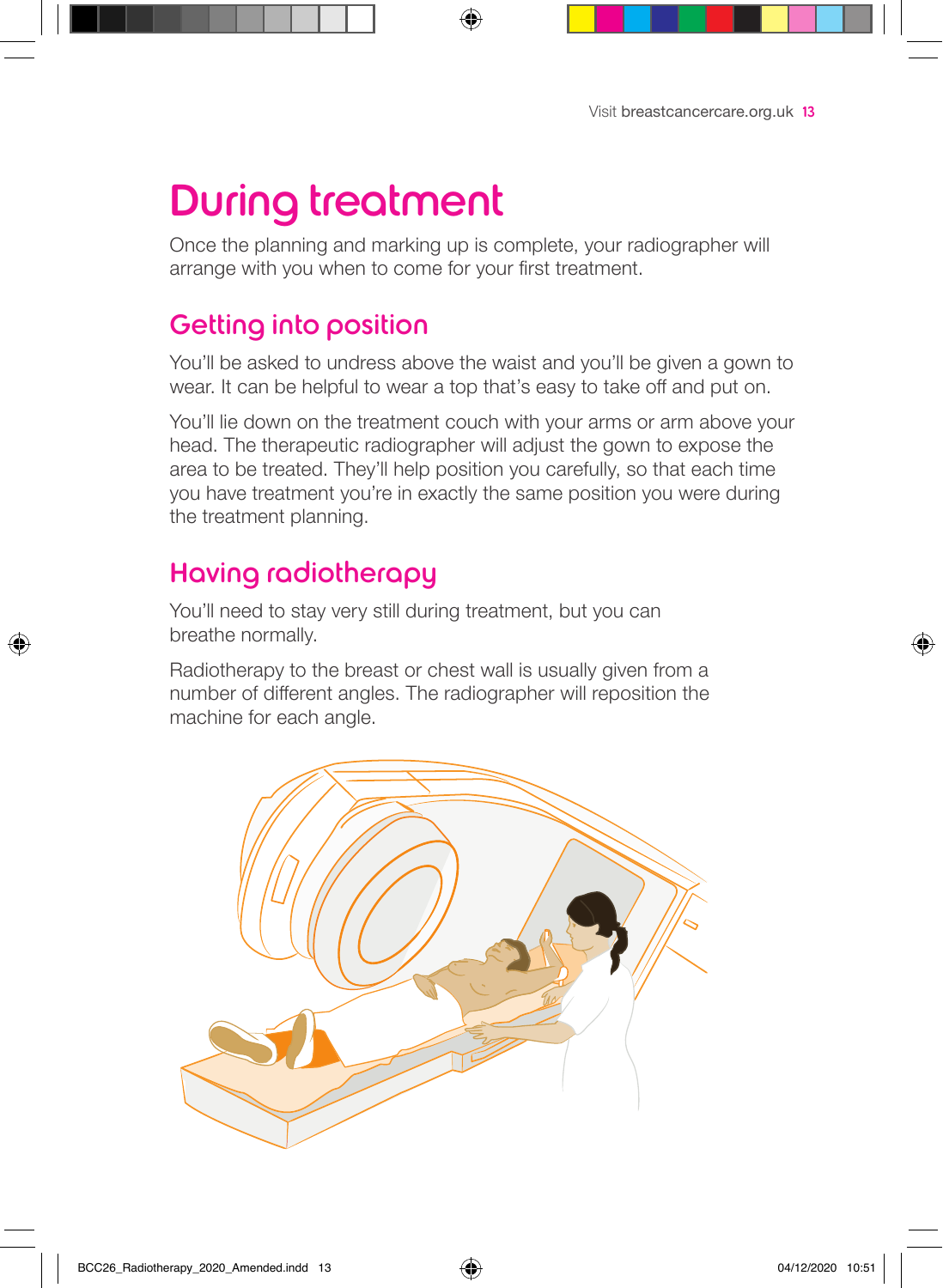The radiotherapy machine makes a buzzing noise while in operation. The machine may come quite close to you and even touch you. However, you won't feel the treatment being given, although you may feel a little uncomfortable staying in the treatment position.

Treatment takes only a few minutes.

Although you'll be left alone in the room, cameras will allow the radiographers to watch you on a television screen. Most radiotherapy departments also have an intercom system so that you and the radiographers can talk to each other.

The radiographers treating you will check how you are before each treatment. They can also answer any questions you have. They'll give you advice on side effects and arrange an appointment with your specialist or breast care nurse if necessary. Alternatively, appointments to see a member of your treatment team may be arranged during treatment so you can ask questions and discuss any concerns.

## Breath hold technique

This can help protect the heart from being affected by radiotherapy given to the left side.

It involves taking a deep breath in and holding it for a short time. Your therapeutic radiographer will tell you how and when to hold your breath.

It's done both at the treatment planning appointment (see page 11) and at each external beam radiotherapy appointment.

Your need for breath hold will be assessed and simple coaching instructions will help you maintain a suitable breath hold.

Not everyone having their left side treated will need or be able to use this method, and there are other ways to protect your heart that your specialist can talk to you about.

### Breast boost

Your specialist may recommend a boost of radiotherapy to an area where invasive breast cancer was removed following radiotherapy to the whole breast.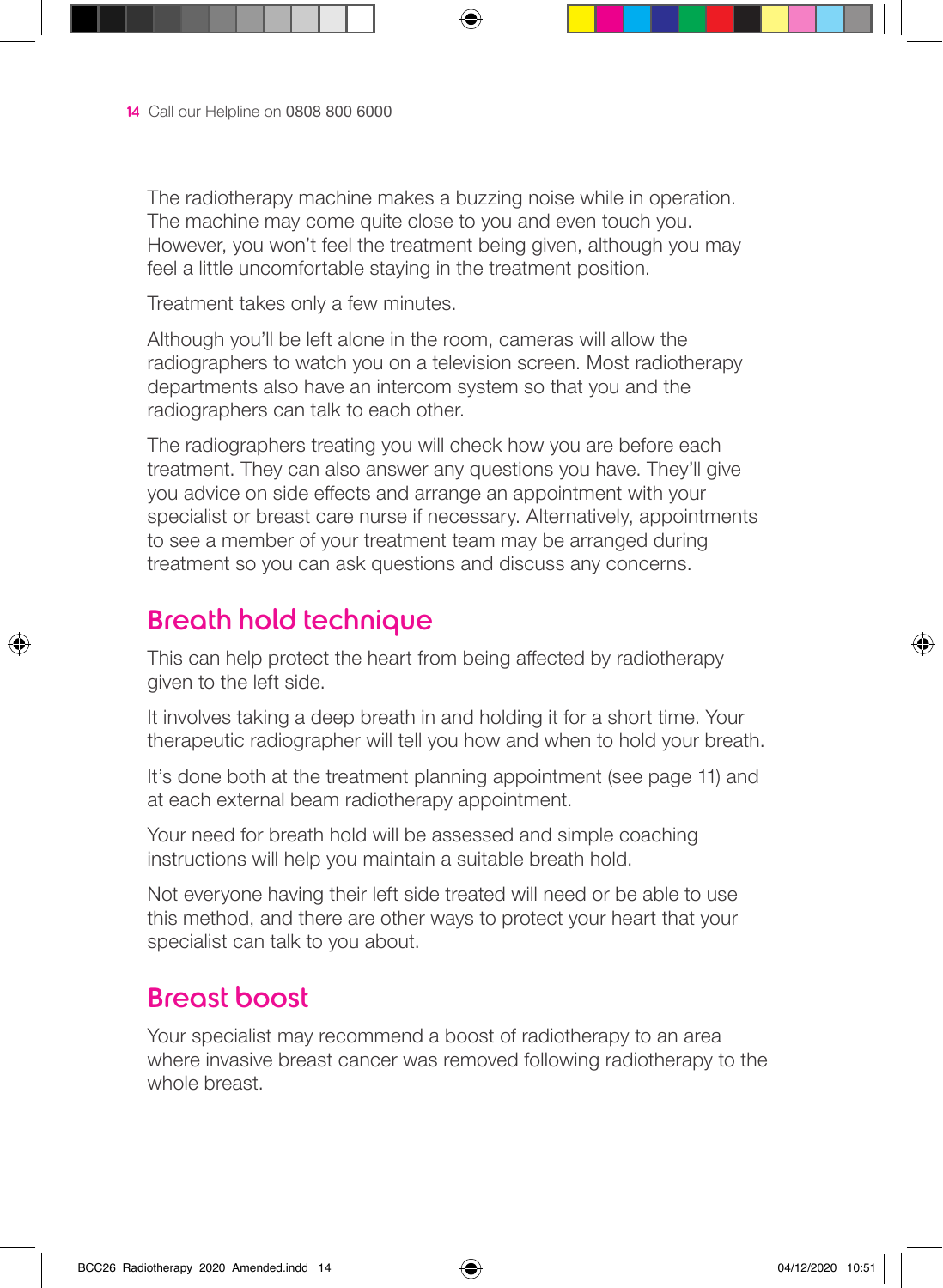If you're going to have a boost, it's given at the end of treatment, usually as five to eight extra sessions.

If you're having IMRT (see page 8), the boost can be given by planning the radiotherapy to deliver a higher dose to this area at the same time that the breast is being treated.

## Side effects of radiotherapy

Radiotherapy causes side effects because it affects healthy tissue as well as cancer cells.

Most side effects are temporary, but some may be permanent and some may appear months or years after treatment finishes.

Different people react differently to radiotherapy and as treatment progresses you'll have a better idea of how it's affecting you.

## Immediate side effects

Immediate side effects may also be called early or acute side effects. They occur during treatment and up to six months after treatment has finished.

## Skin reactions

Most people have some redness around the area being treated.

The skin may also:

- become pinker or darker over time
- feel tender, dry, itchy and sore
- peel or flake as treatment goes on
- blister or become moist and weepy

Skin reactions usually begin around 10 to 14 days after starting treatment, but can happen later or after it has finished.

Your treatment team will monitor any side effects and advise you how to take care of your skin according to the type of reaction you have.

Let your treatment team know if you develop a skin reaction. Most skin reactions are mild and should heal within three to four weeks of your last treatment, but some may need treating or monitoring more closely.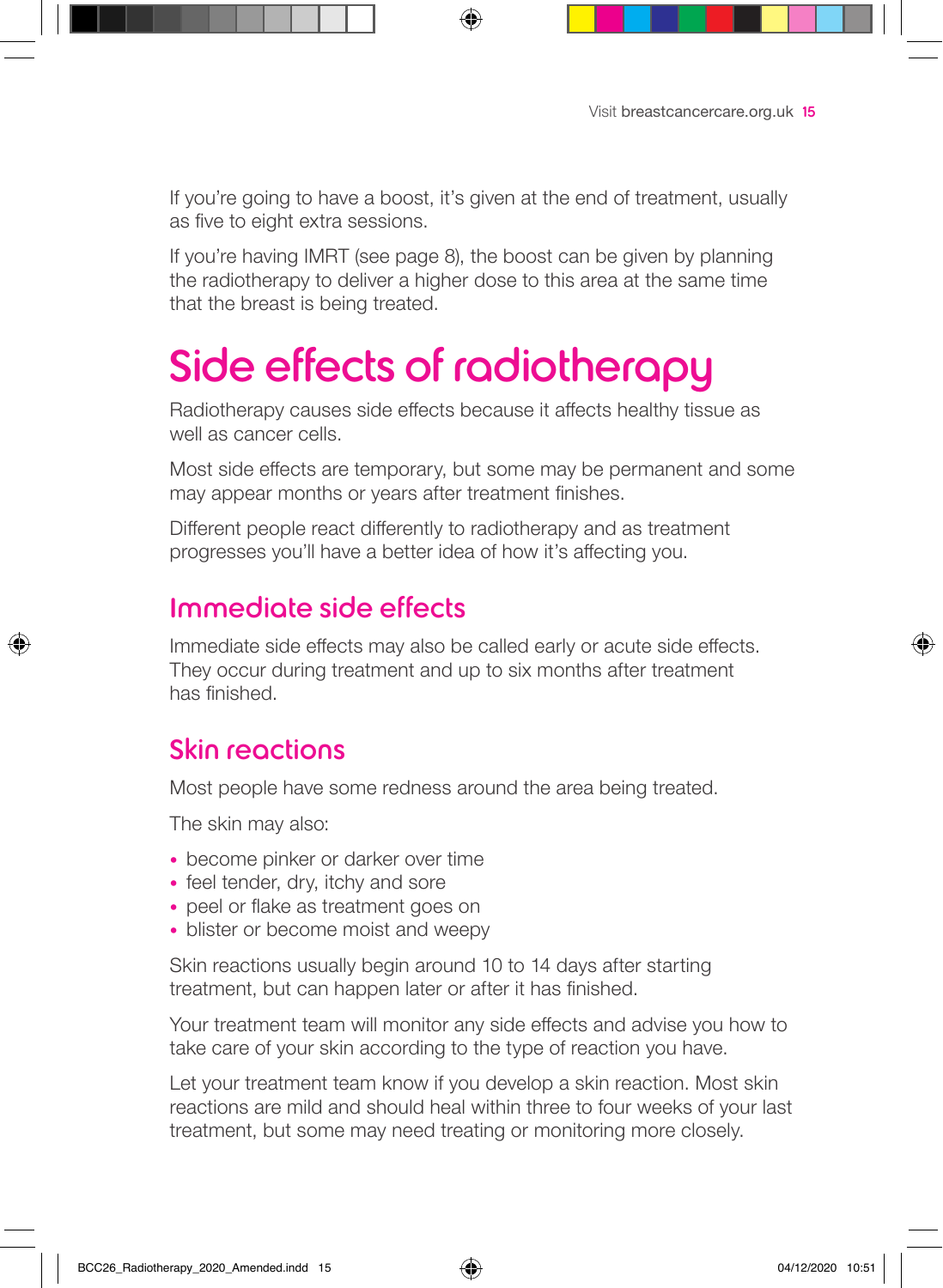#### Caring for your skin during radiotherapy

It's important to look after your skin during treatment. This will help prevent infection, reduce pain and help keep the area being treated comfortable.

You will usually be given specific skincare instructions by your radiotherapy team, but the following tips are what most radiotherapy centres advise.

#### Washing the skin

Wash the treated area gently with warm water and pat the skin dry with a soft towel.

#### Skincare products

If you want to use anything on the skin in the treatment area, discuss this with your therapeutic radiographer first.

Sodium lauryl sulphate, which is found in certain creams, can irritate the skin. It's best to avoid creams and products containing it.

You can usually use soap and deodorant that suits your skin, unless your treatment team has told you not to.

#### Heat and cold

Avoid exposing the treated area to extremes of temperature such as hot water bottles, heat pads, saunas or ice packs during treatment.

#### Taking care in the sun

Avoid exposing the treated area to the sun while having radiotherapy and until any skin reaction has settled down.

The skin in the treated area will remain sensitive to the sun for some time after treatment. Use a sunscreen with a high sun protection factor (SPF). Apply the cream under clothes too as it's possible to get sunburnt through clothing.

#### Swimming

You may be advised by your treatment team to avoid swimming during treatment and shortly afterwards. This is because skin changes from radiotherapy can be irritated by chlorine or chemicals in the pool. Also swimwear can cause friction at the treatment site.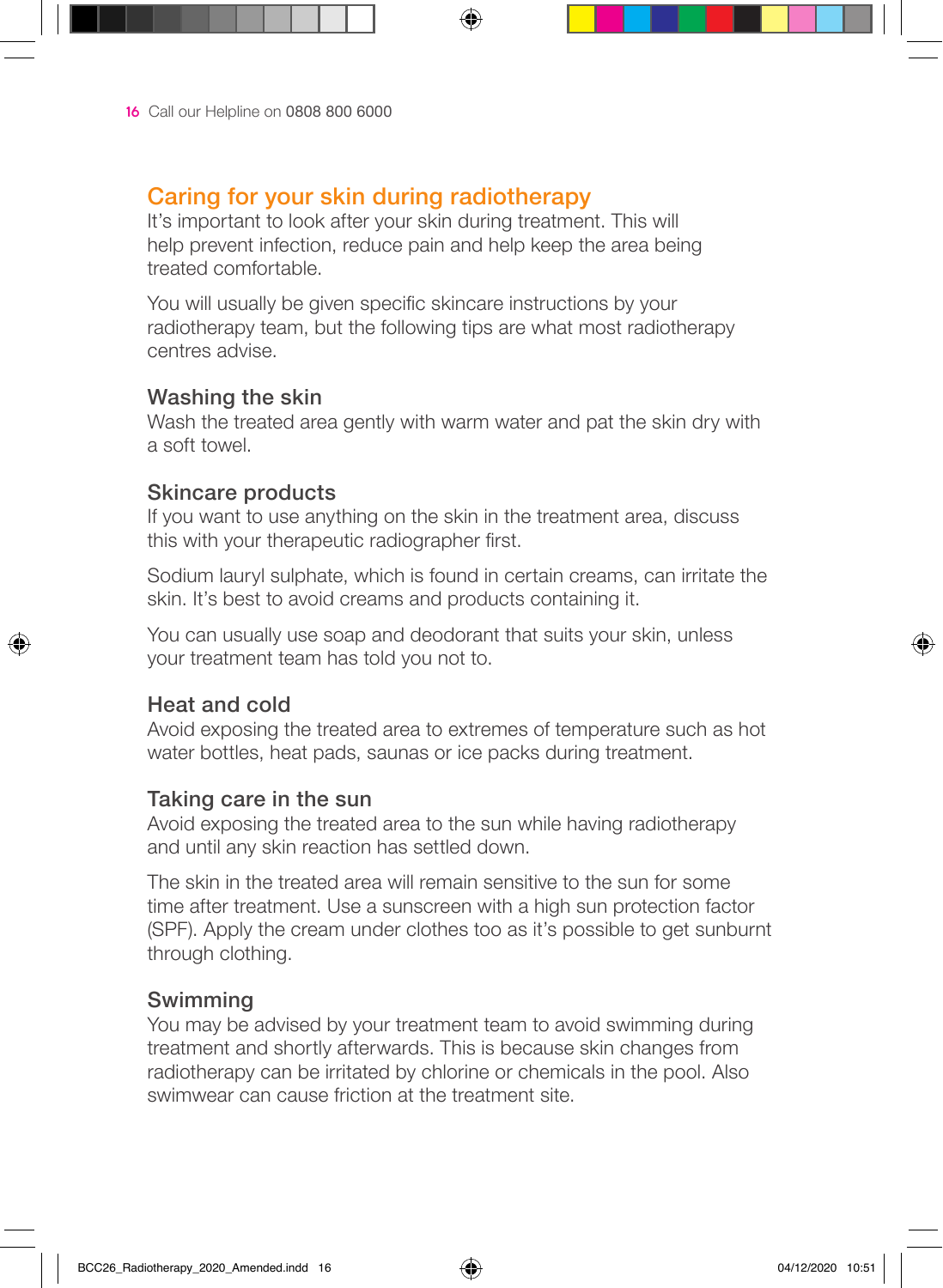#### Clothing, bras and prostheses

Friction or rubbing from clothing can cause or worsen skin reactions. Wearing clothing made from natural fibres, such as a soft cotton bra or vest, may help. Alternatively, you may prefer to go without a bra.

You'll usually be advised not to wear an underwired bra until your skin heals.

If you've had a mastectomy and wear a silicone prosthesis, you may find it more comfortable to wear the soft, lightweight prosthesis (softie or cumfie) you used straight after surgery. You can find more about this in our booklet Breast prostheses, bras and clothes after surgery.

### Swelling (oedema) of the breast

Your breast or chest area may appear swollen and feel uncomfortable. This usually settles within a few weeks after treatment. If it continues after this time, talk to your specialist or breast care nurse as you may need to be seen and assessed by a lymphoedema specialist (see page 19 for more information).

### Pain in the breast or chest area

You may have aches, twinges or sharp pains in the breast or chest area. Although these are usually mild, they can continue for months or even years, but they usually become milder and less frequent over time.

You may also have stiffness and discomfort around the shoulder and breast or chest area during and after treatment. Continuing to do arm and shoulder exercises during your radiotherapy and for several months afterwards may help minimise or prevent any stiffness or discomfort. See our **Exercises after breast cancer surgery** leaflet for arm and shoulder exercises that can help with stiffness or discomfort.

You can find more tips on managing pain after treatment in our Moving Forward book.

## Hair loss in the armpit

Radiotherapy to the armpit will make the underarm hair fall out on that side. Men having radiotherapy will lose the hair on the area of the chest that's being treated.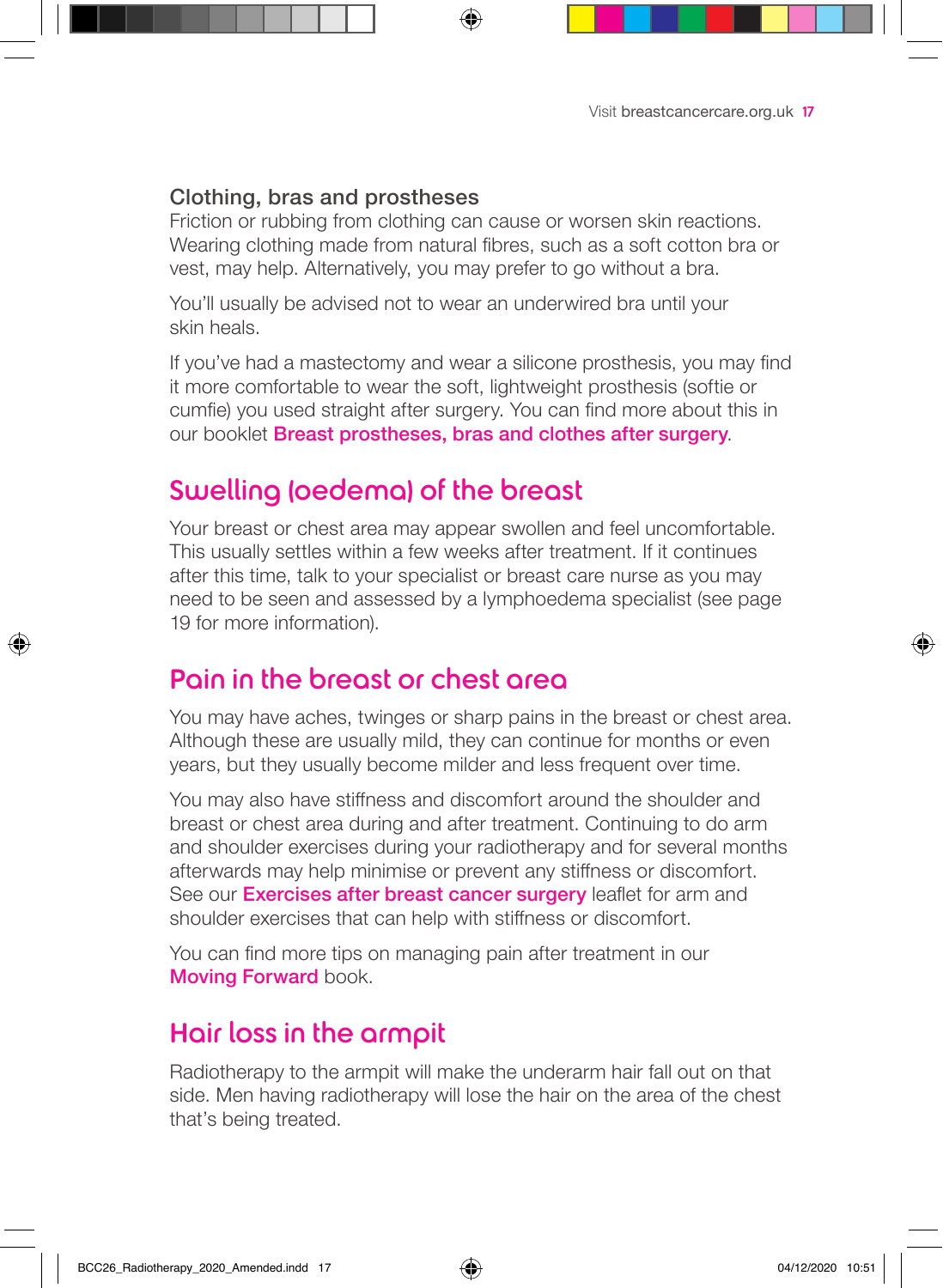Hair usually starts to fall out two to three weeks after treatment has started and it may take several months to grow back. For some people, hair lost from radiotherapy may never grow back.

## Sore throat

If you have treatment to the area around your collarbone or near your breastbone, you may develop a sore throat or discomfort when swallowing. If this happens, talk to your radiographer, specialist or breast care nurse.

It may help to take simple pain relief in liquid form, particularly before eating, until the discomfort improves.

## Tiredness and fatigue

You may feel very tired during or after your treatment.

Travelling to and from hospital can be tiring. However, many people find they can still manage their daily tasks as usual and some continue to work throughout their treatment.

Fatigue (extreme tiredness) is a very common side effect of cancer treatment. It may start or become worse after radiotherapy has finished. If you have also had chemotherapy, you may already be experiencing fatigue by the time you start radiotherapy.

To help you manage fatigue, you can:

- tell your doctor about the fatigue, as its cause may be treatable
- keep a fatigue diary recording your level of fatigue every day can often help you identify causes of fatigue and plan activities
- plan your days so you have a balance of activity and rest
- do small amounts of physical activity each day; even just a short walk can help
- accept that you may have good days and bad days
- prepare for a special occasion by getting some rest beforehand
- try to eat well if your appetite is poor, it may help to eat smaller amounts more often and drink plenty of fluids to keep hydrated. You could also ask to be referred to a dietitian for advice
- accept offers of help from other people to save your energy for things you enjoy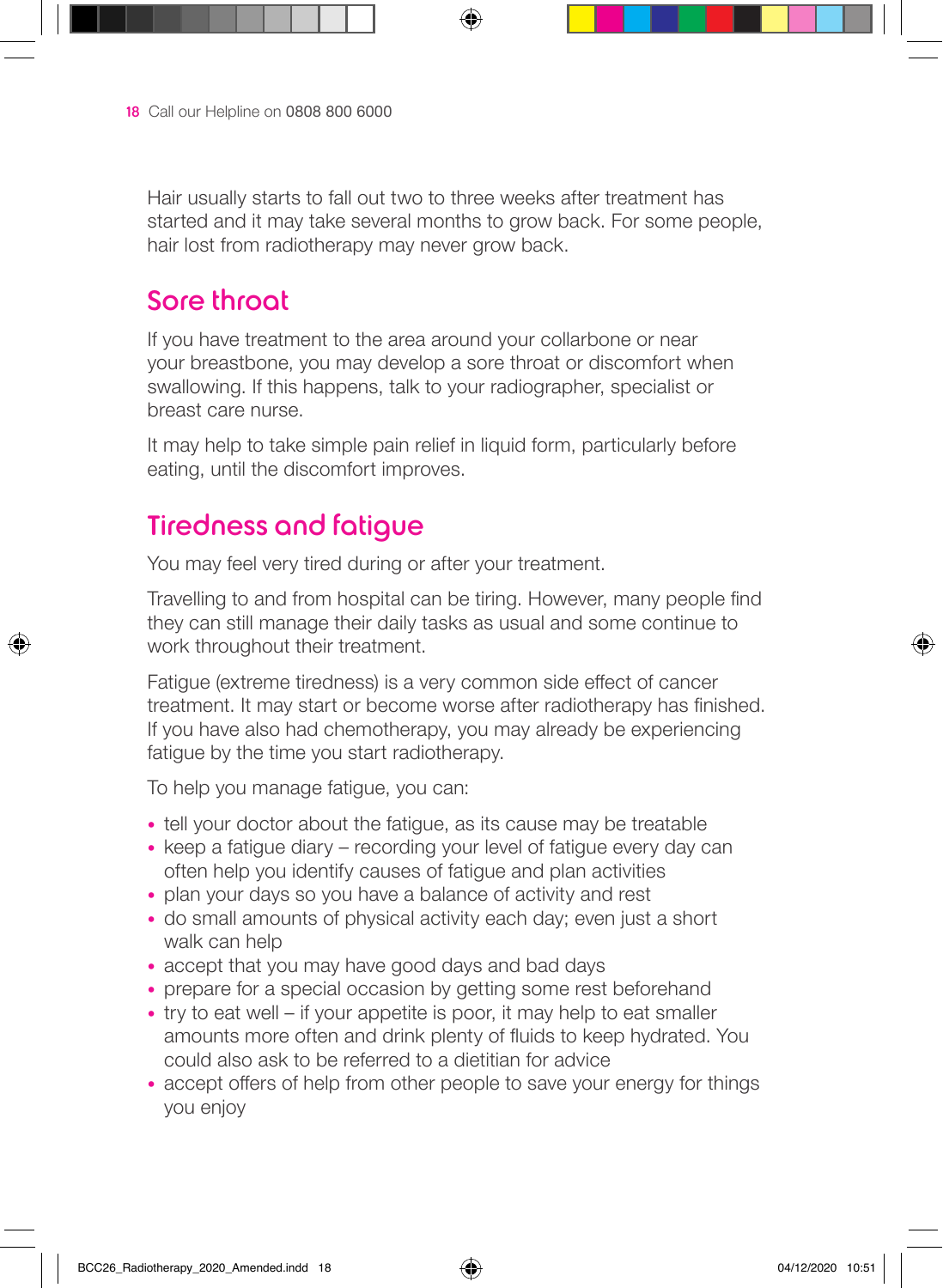## Lymphoedema

Lymphoedema is swelling of the arm, hand, breast or chest area caused by a build-up of fluid in the surface tissues of the body. It can occur as a result of damage to the lymphatic system, for example because of surgery or radiotherapy to the lymph nodes under the arm and surrounding area.

Lymphoedema can occur at any time after treatment, sometimes years later.

If the arm, hand, breast or chest area on the side where the radiotherapy or surgery were carried out swells or feels uncomfortable and heavy, contact your breast care nurse or GP.

Lymphoedema is a long-term condition, which means that once it has developed it can be controlled but is unlikely to ever go away completely.

For more information see our **Reducing the risk of lymphoedema** booklet. If you develop lymphoedema you may find it useful to read our Living with lymphoedema after breast cancer booklet.

## Change in breast shape, size and colour

If you've had radiotherapy after breast-conserving surgery, the breast tissue on the treated side may feel firmer than before, or the breast may be smaller and look different.

Although this is normal, you may be concerned about differences in the size of your breasts, or worry that the difference is noticeable when you're dressed.

You can discuss this with your breast surgeon to see if anything can be done to make the difference less noticeable. You can also talk to your breast care nurse or call our Helpline on 0808 800 6000 to discuss how you feel about your new shape.

### Tenderness over the ribs

Tenderness can occur over the ribs during treatment. In some people, this discomfort may continue but it usually improves gradually over time.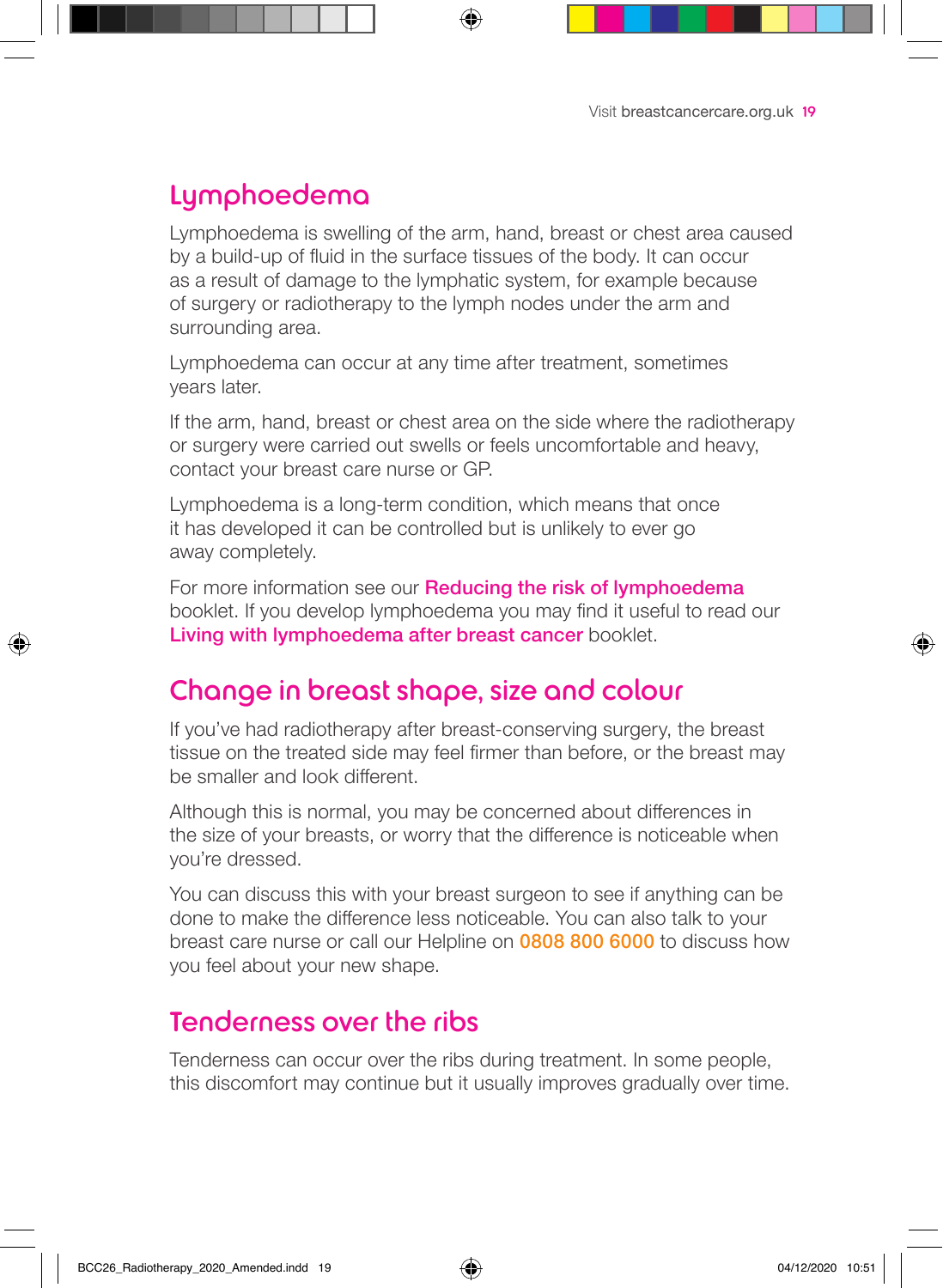## Late side effects

Some side effects can develop months or years after the end of radiotherapy. However, improvements with the equipment and accuracy in marking the exact areas to be treated have made many of these side effects much less common.

Serious side effects are very rare and experts agree that the benefits of the treatment in reducing the chances of breast cancer returning outweigh the risk of possible side effects.

Radiotherapy to the breast or under the arm can cause hardening of the tissue. This is known as fibrosis. If the fibrosis is severe, the breast can become noticeably smaller as well as firmer. This is rare but may happen several months or years after radiotherapy has finished.

Under the skin you may see tiny broken blood vessels. This is known as telangiectasia. It's permanent and there's no treatment for it.

Sometimes after treatment to the breast or chest wall area, part of the lung behind the treatment area can become inflamed, causing a dry cough or shortness of breath. This usually heals by itself over time. More rarely, fibrosis of the upper lung can occur, causing similar side effects.

Although particular care is taken to avoid unnecessary radiotherapy to the tissues of the heart, if radiotherapy is given on the left side you may be at risk of heart problems in future.

Breath hold technique (see page 14) is thought to reduce the risk of any possible damage to the heart and lungs.

Other side effects that can occur later include:

- weakening of the bones in the treated area, which can lead to rib and collarbone fractures
- damage to the nerves in the arm on the treated side, which may cause tingling, numbness, pain, weakness and possibly some loss of movement
- developing another type of cancer in the future

If you're concerned about any of these late side effects, speak to someone in your specialist team.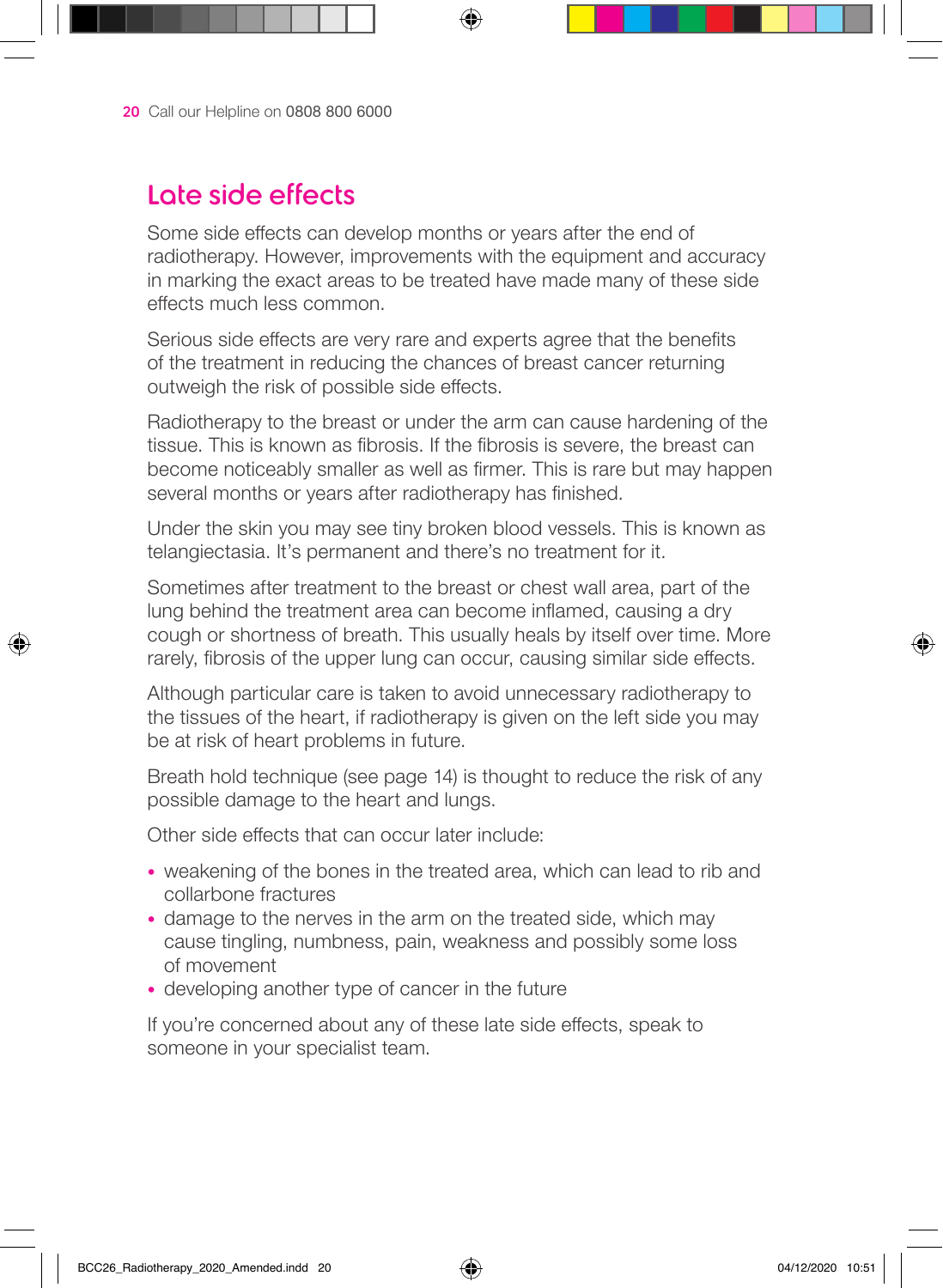## Drugs and supplements during radiotherapy

If you are going to be taking hormone therapy, some specialists may suggest waiting until the radiotherapy is finished. This is so you don't have to deal with side effects from two treatments at the same time.

Tell your specialist about any drugs you're taking or considering taking. This includes vitamin and mineral supplements, herbal remedies and any treatments that are bought over the counter.

The evidence isn't clear whether supplements such as vitamins, particularly high-dose antioxidants (including vitamins A, C and E, co-enzyme Q10 and selenium), are harmful or helpful during your radiotherapy.

Because of this uncertainty, many specialists recommend that people avoid taking high-dose antioxidant supplements during radiotherapy.

## Transport and costs

Most people feel able to drive themselves to and from their radiotherapy appointments.

Whether you drive or use public transport, travelling to and from your treatment or paying for parking can be expensive, but help may be available.

If you come by car, you may be able to have a special hospital pass which means you won't have to pay parking fees while having your radiotherapy.

If you claim benefits or are on a low income, you may be entitled to help with petrol costs or bus or train fares. Alternatively, there may be community transport services in your area or organisations with volunteer drivers who give people lifts to and from hospital.

Macmillan Cancer Support (macmillan.org.uk) produces a booklet called Help with the cost of cancer, which outlines what you may be entitled to. You can also find out about help with health costs on the NHS website nhs.uk.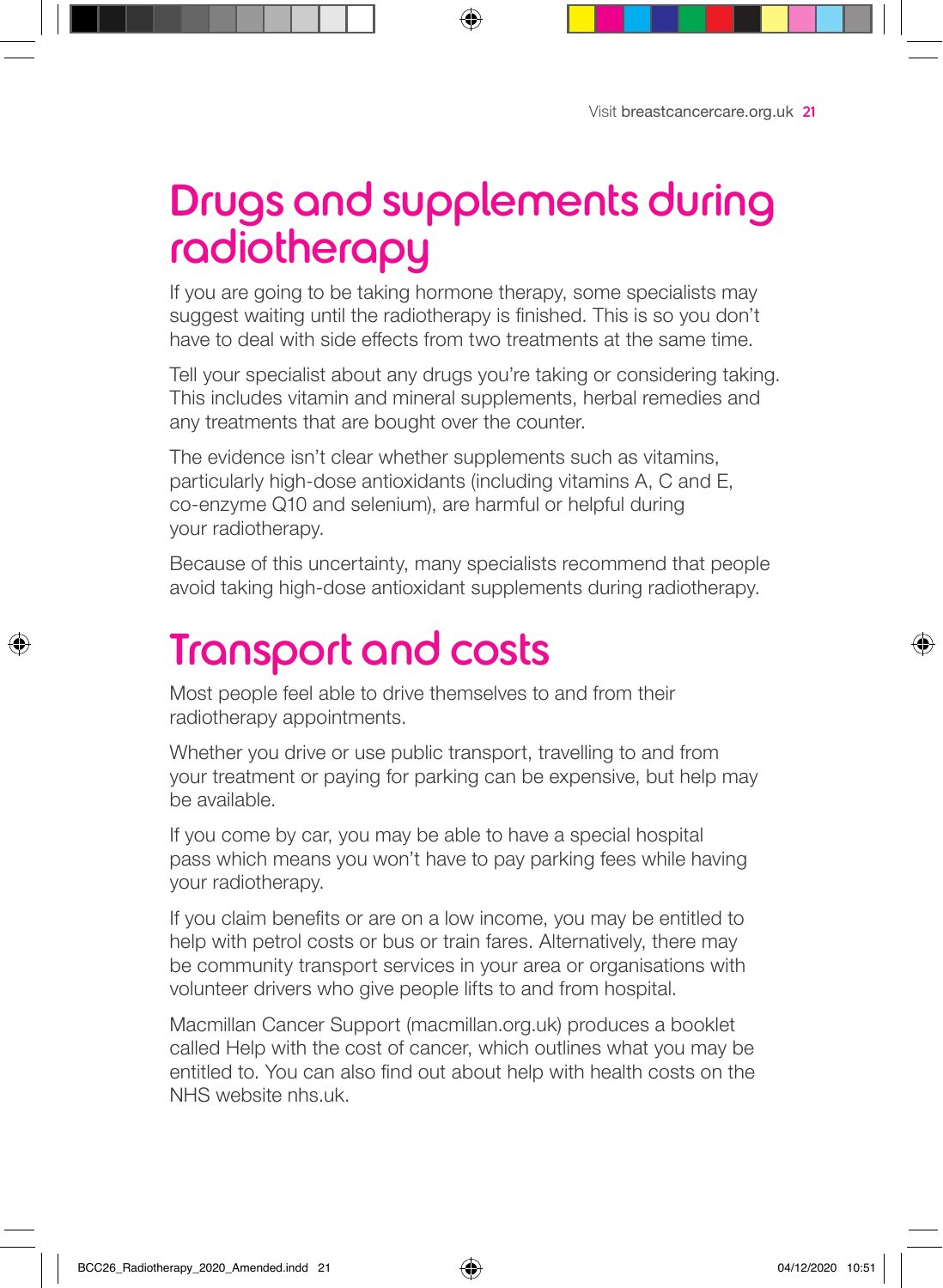If you think going to appointments will be difficult because of the cost or other travel issues, talk to your radiographer or breast care nurse to find out what help might be available. If you have a local cancer information centre, they may be able to tell you if any financial help or voluntary community transport is available in your area.

# Coping emotionally

Being told you need radiotherapy can cause a range of emotions. Many people feel reassured that everything possible is being done to treat their breast cancer. Some people feel upset, frightened or have difficulty adjusting to what's happening to them and may be worried about their planned treatment. Fear of the unknown is common, so finding out as much as possible about your radiotherapy may help you cope better.

Many centres have times when you can visit the radiotherapy department beforehand so you know what to expect. You can ask your breast care nurse about arranging a visit.

If you're feeling low, tired or anxious at any point during or after your treatment, remember there are people who can help you. Tell your radiographer, specialist, breast care nurse or GP how you're feeling so that they can offer help and support. Let family and friends know too.

You can also call us free on 0808 800 6000 to talk to our expert team.

## After treatment finishes

Once you've finished treatment it may take some time to get back to your everyday routine. Try not to expect too much of yourself in the early days and weeks after your treatment and give yourself time to heal and regain your strength. You may continue to feel tired for some time, but gradually you'll start to feel better. For some people, this may take several months and sometimes longer.

For many people, radiotherapy is the last hospital-based treatment and the end goal they focus on, and getting there can feel like real progress. But some people also feel isolated, low and fearful, especially when their regular hospital appointments stop.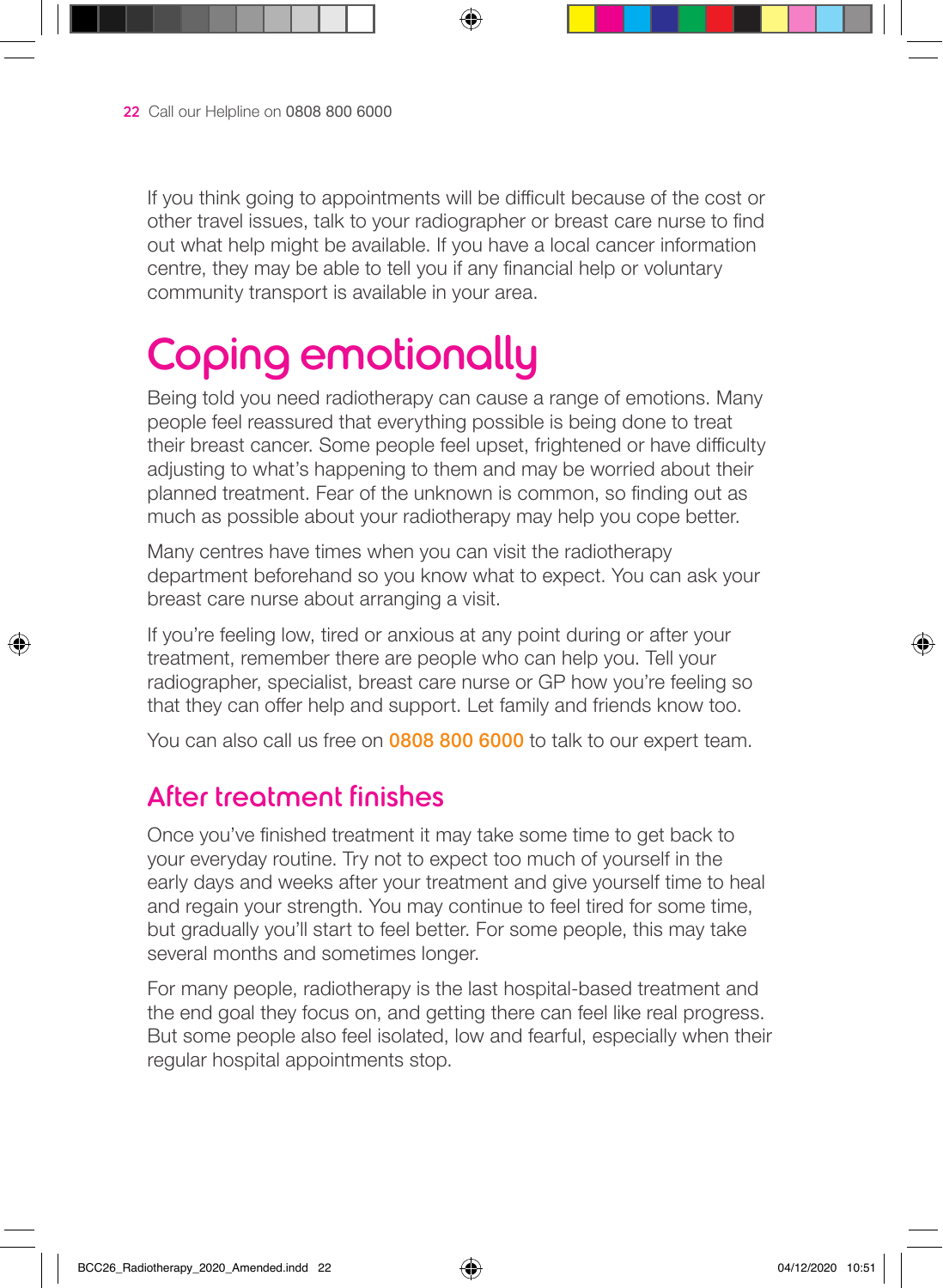Our Moving Forward course and book are for anyone living with and beyond breast cancer. They provide information on a wide range of topics that may be relevant to you, from ongoing side effects of treatment to worries about the cancer coming back or going back to work.

You may find it helpful to share your feelings with someone who has had a similar experience to you. You can do this at a local breast cancer support group, online on the Breast Cancer Care Forum or through our Someone Like Me service.

BECCA, the Breast Cancer Care app, gives you information, support and inspiration to help you move beyond breast cancer, presented on easy-to-use flashcards. It's available for iPhone and Android phones.

Visit breastcancercare.org.uk or call 0808 800 6000 to find out more.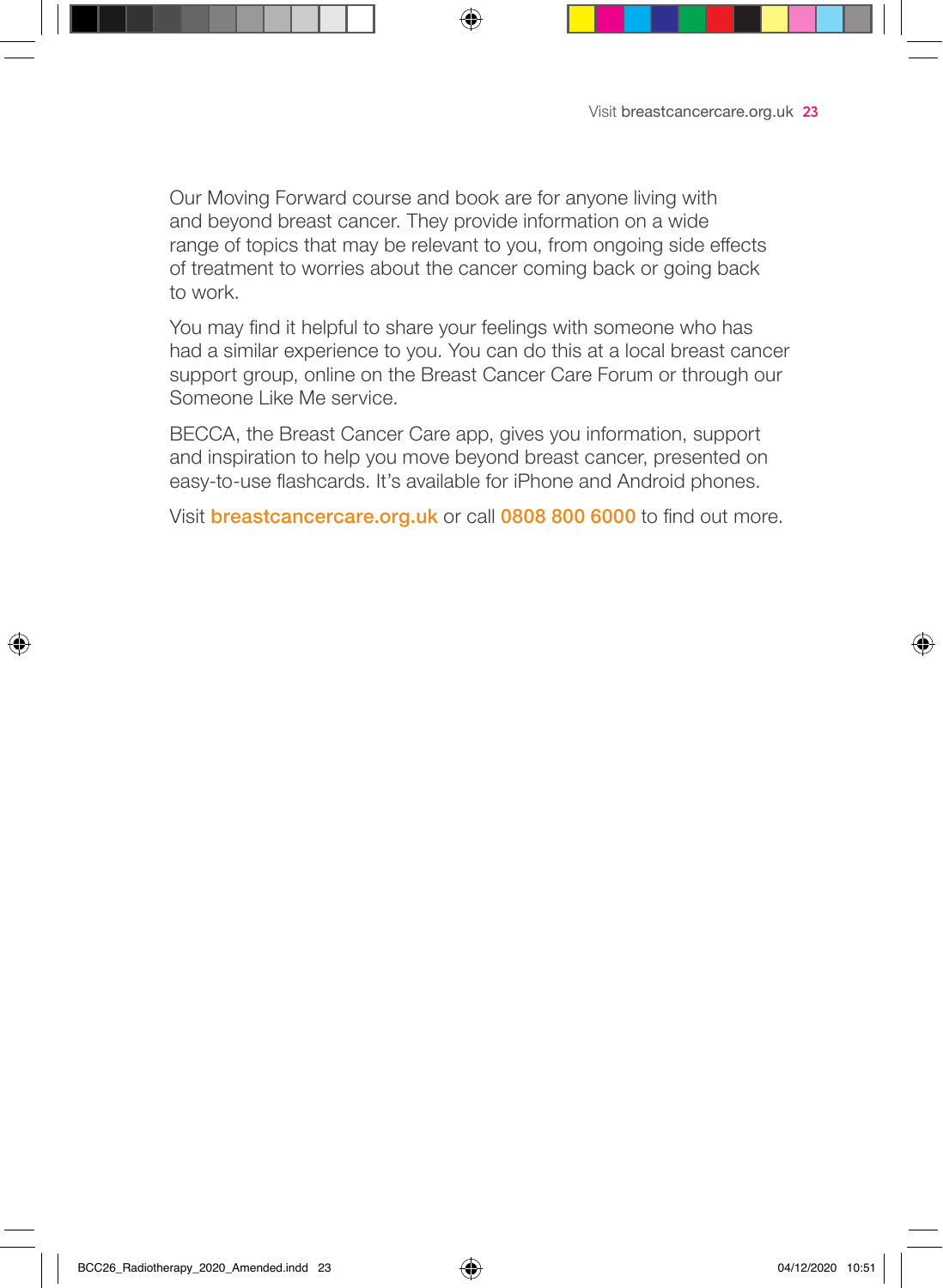#### **Notes**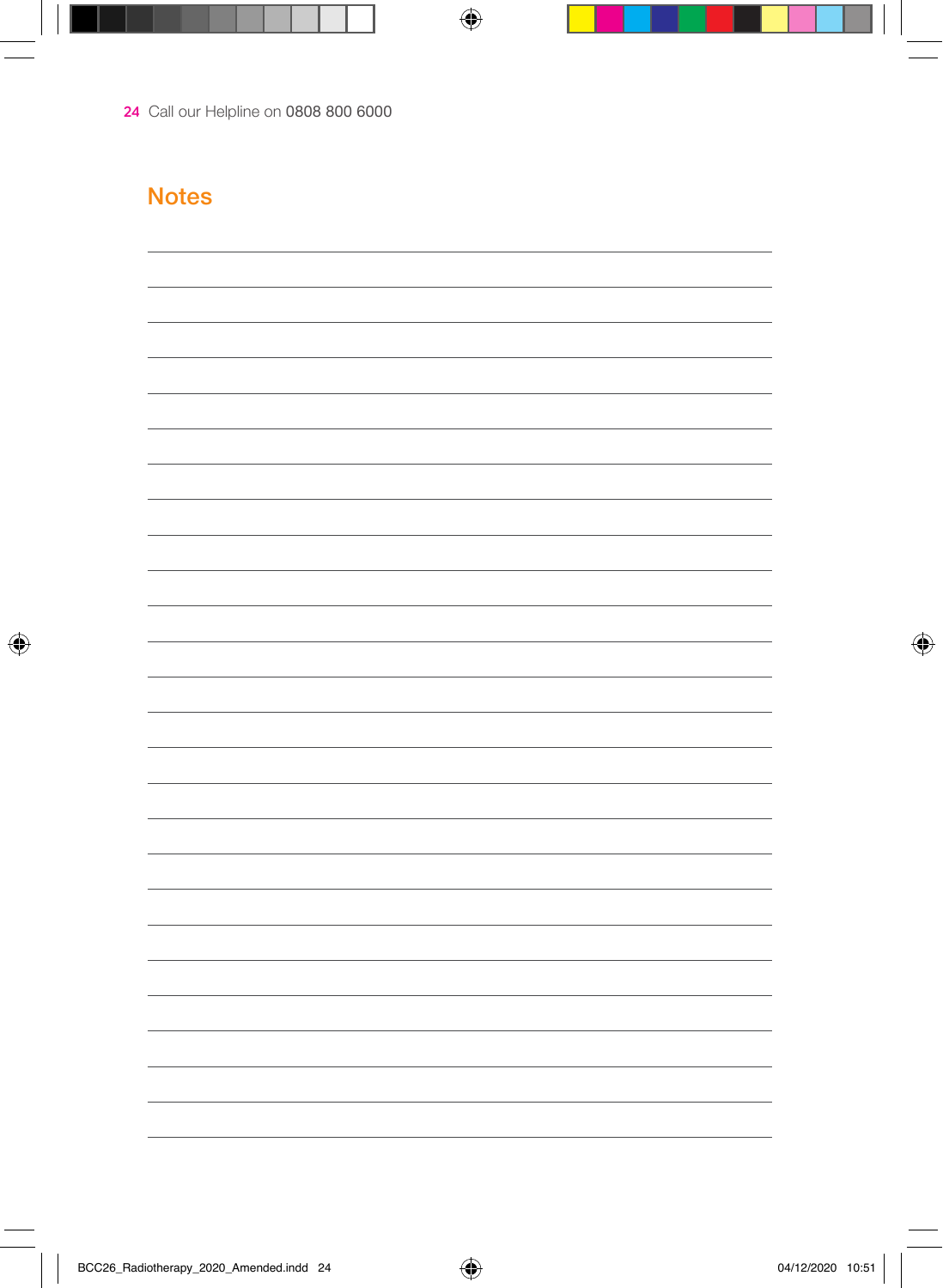

# Four ways to get support

We hope this information was helpful, but if you have questions, want to talk to someone or read more about breast cancer, here's how you can.



Speak to our nurses or trained experts. Call our free Helpline on 0808 800 6000 (Monday to Friday 9am–4pm and Saturday 9am–1pm). The Helpline can also put you in touch with someone who knows what it's like to have breast cancer.



Chat to other women who understand what you're going through in our friendly community, for support day and night. Look around, share, ask a question or support others at forum.breastcancercare.org.uk



Find trusted information you might need to understand your situation and take control of your diagnosis or order information booklets at breastcancercare.org.uk



See what support we have in your local area. We'll give you the chance to find out more about treatments and side effects as well as meet other people like you.

Visit breastcancercare.org.uk/in-your-area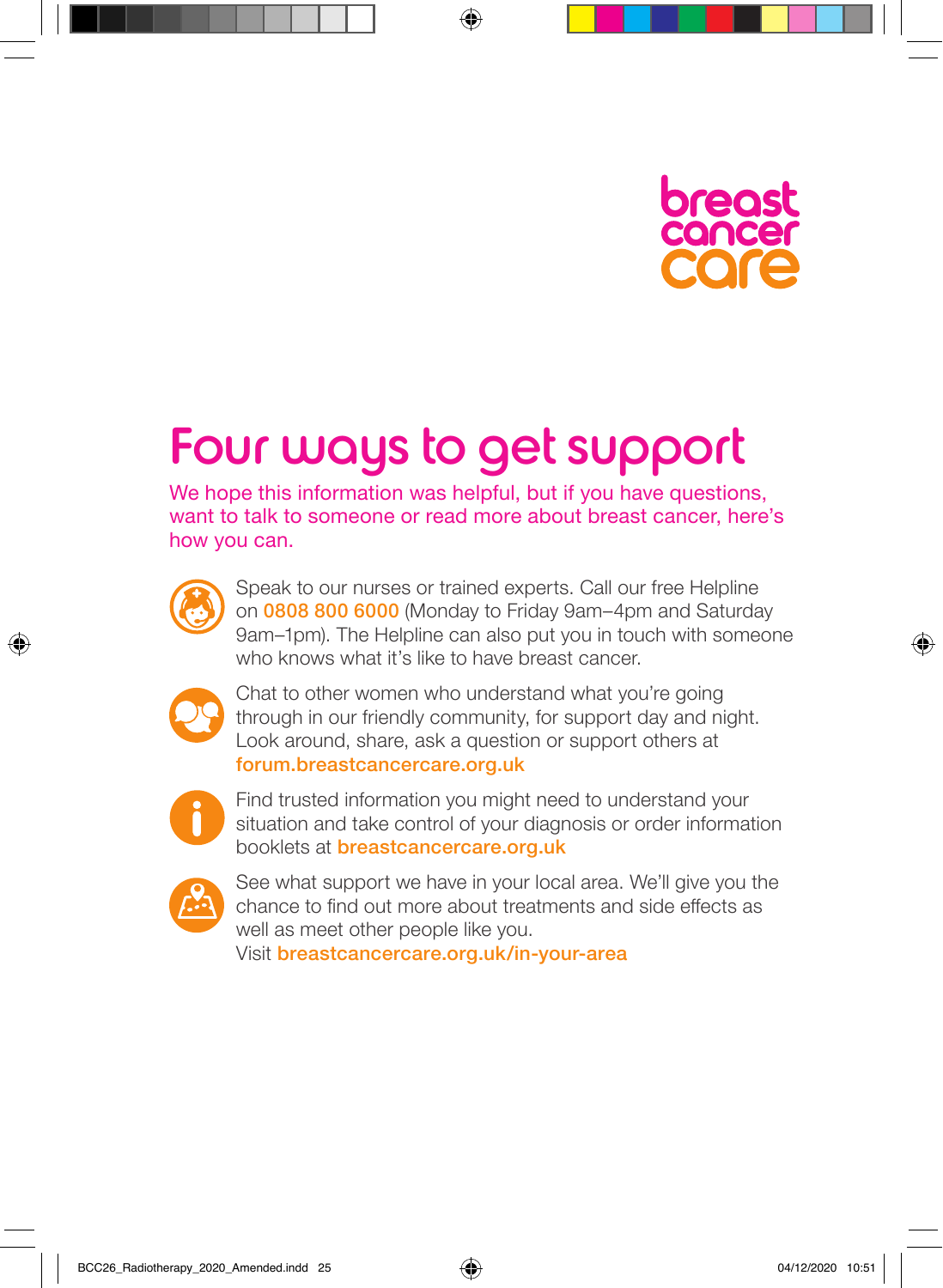## We're here for you: help us to be there for other people too

If you found this booklet helpful, please use this form to send us a donation. Our information resources and other services are only free because of support from people such as you.

Donate today and together we can ensure that everyone affected by breast cancer has someone to turn to.

#### Donate online

Donate using your debit or credit card **breastcancercare.org.uk/donate** 

#### Donate by post

|  |  |  | Please accept my donation of $£10/£20/my$ own choice of £ |
|--|--|--|-----------------------------------------------------------|
|--|--|--|-----------------------------------------------------------|

I enclose a cheque/PO/CAF voucher made payable to Breast Cancer Care

In addition, we'd love to keep you updated about our work and provide you with other opportunities to get involved with Breast Cancer Care. Please tell us how you would like to hear from us (by ticking these boxes you confirm you are 18 or over)

| $\Box$ I'd like to hear from you by email |  |  |  |
|-------------------------------------------|--|--|--|
|-------------------------------------------|--|--|--|

 $\Box$  I'd like to hear from you by text message or SMS

 $\Box$  Please do not contact me by post

 $\Box$  Please do not contact me by telephone

We never give your information to other organisations to use for their own purposes. To change your preferences, or find out more information on how we use your data, please view our privacy policy at breastcancercare.org.uk or contact supporter services on 0345 092 0800.

#### Please return this form to Breast Cancer Care, Freepost RRKZ-ARZY-YCKG, Chester House, 1–3 Brixton Road, London SW9 6DE

Breast Cancer Care is a working name of Breast Cancer Care and Breast Cancer Now, a charity registered in England and Wales (1160558) and Scotland (SC045584).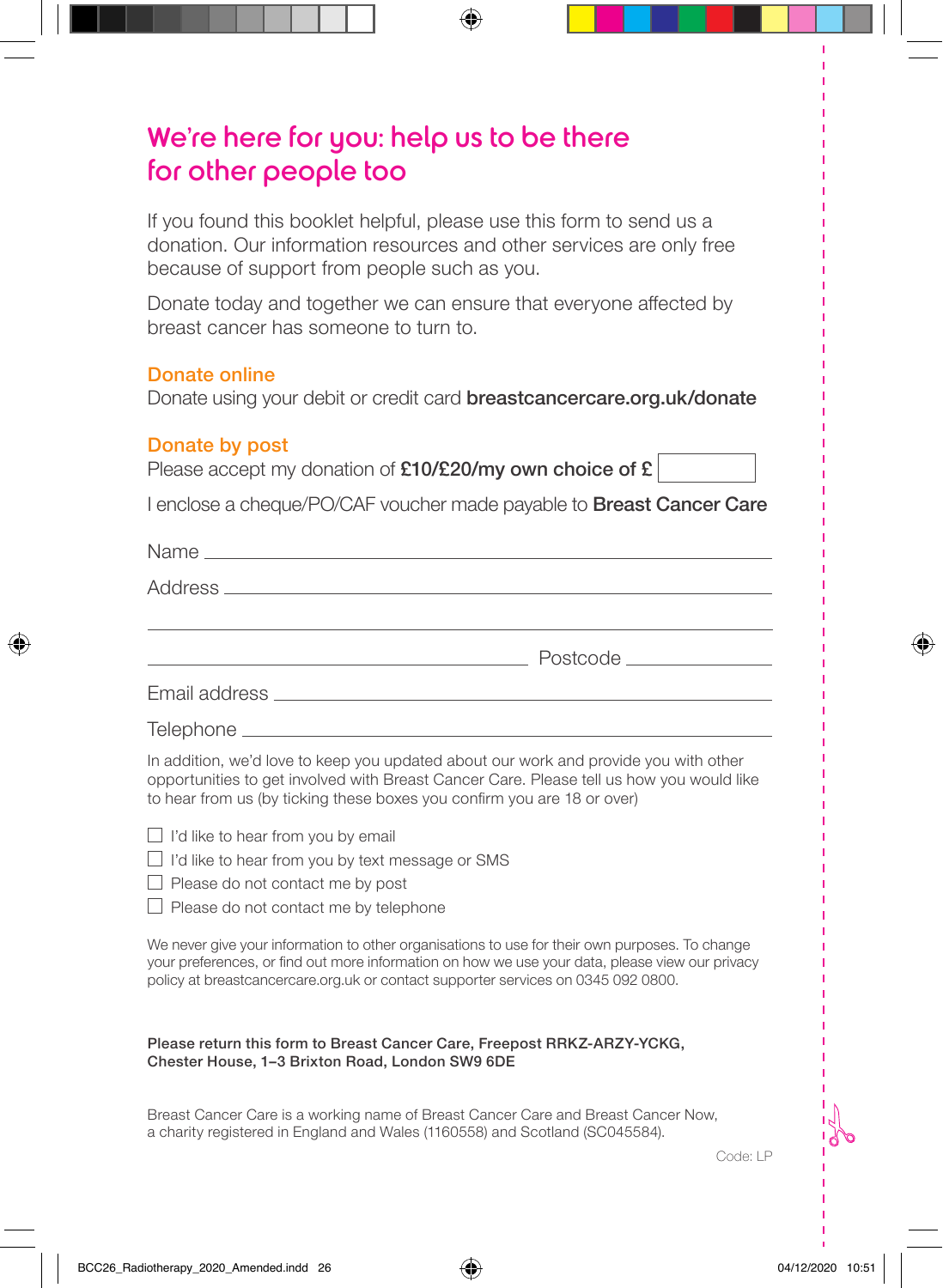# About this booklet

**Radiotherapy for primary breast cancer** was written by Breast Cancer Care's clinical specialists, and reviewed by healthcare professionals and people affected by breast cancer.



For a full list of the sources we used to research it:

Phone 0345 092 0808 Email publications@breastcancercare.org.uk



You can order or download more copies from breastcancercare.org.uk/publications



We welcome your feedback on this publication: breastcancercare.org.uk/feedback



For a large print, Braille or audio CD version: Phone 0345 092 0808 Email publications@breastcancercare.org.uk

© Breast Cancer Care, May 2019, revised November 2020 BCC26. Edition 8, next planned review 2021